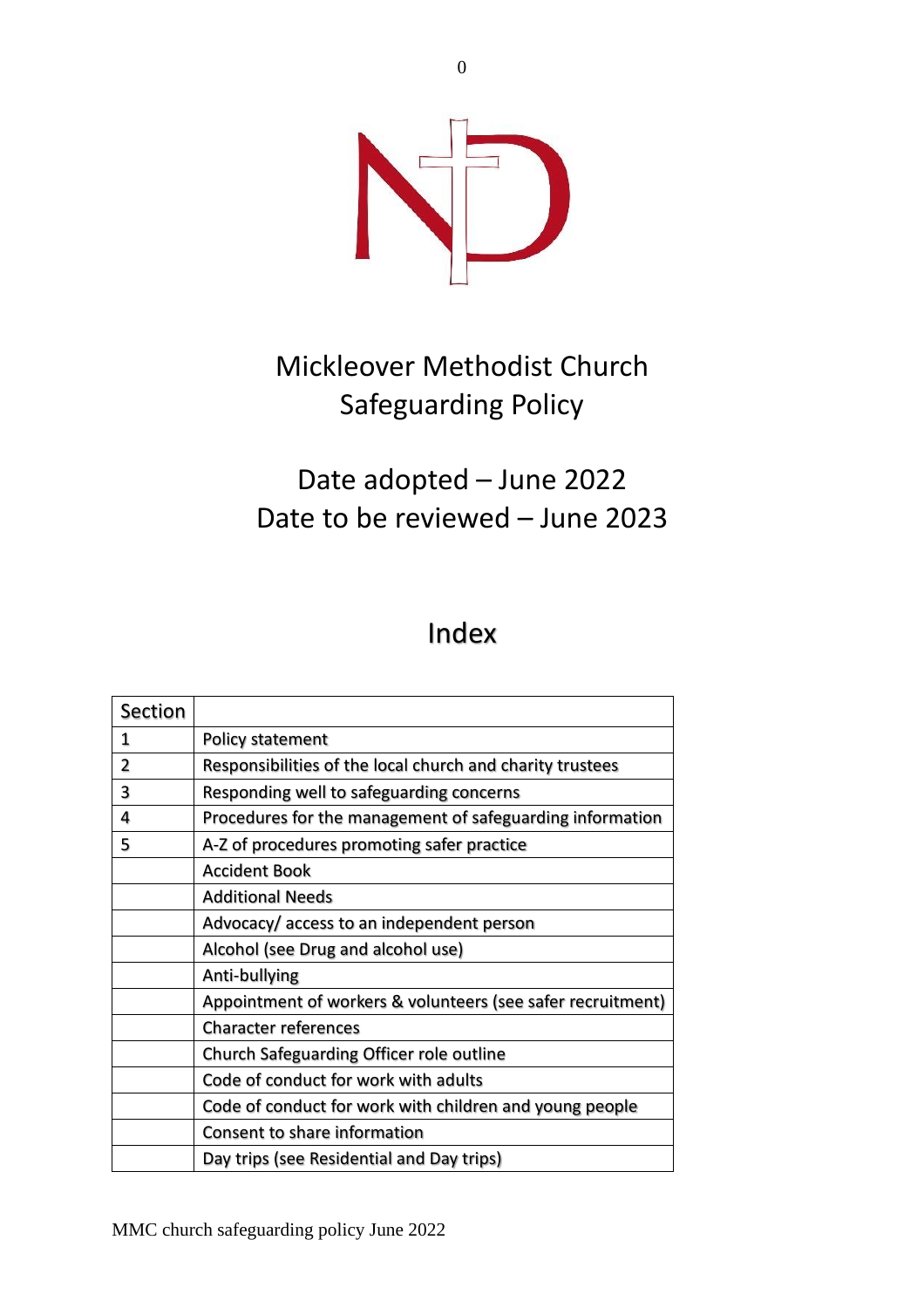| Definitions                                           |
|-------------------------------------------------------|
| <b>Disability and Access</b>                          |
| <b>Domestic Abuse</b>                                 |
| Drug and alcohol abuse                                |
| Electrical equipment                                  |
| E-Safety and the Internet                             |
| <b>Financial Integrity</b>                            |
| <b>First Aid Provision</b>                            |
| Forms                                                 |
| Health and medication                                 |
| <b>Health and Safety</b>                              |
| Hiring and use of church premises                     |
| Keyholders                                            |
| Mixed Age activities                                  |
| <b>OFSTED registration</b>                            |
| Pastoral conversations & Safeguarding                 |
| Peer on Peer abuse                                    |
| Photography and video                                 |
| Record keeping                                        |
| Residential trips and day trips                       |
| Risk assessments for activities                       |
| Risk of children running away                         |
| Safer Recruitment                                     |
| Self harm and mental health, Adults                   |
| Self harm and mental health Children and Young People |
| Specialised activities                                |
| Staffing levels and ratios                            |
| Transport for Church activities                       |
| <b>Training</b>                                       |
| Unaccompanied and/or uncollected children             |
| Vulnerable children and young people                  |
| Venue checklist for work with children and adults     |
| Websites                                              |
| WIFI Acceptable Internet Use notice                   |
| Young helpers and leaders (under 18)                  |
|                                                       |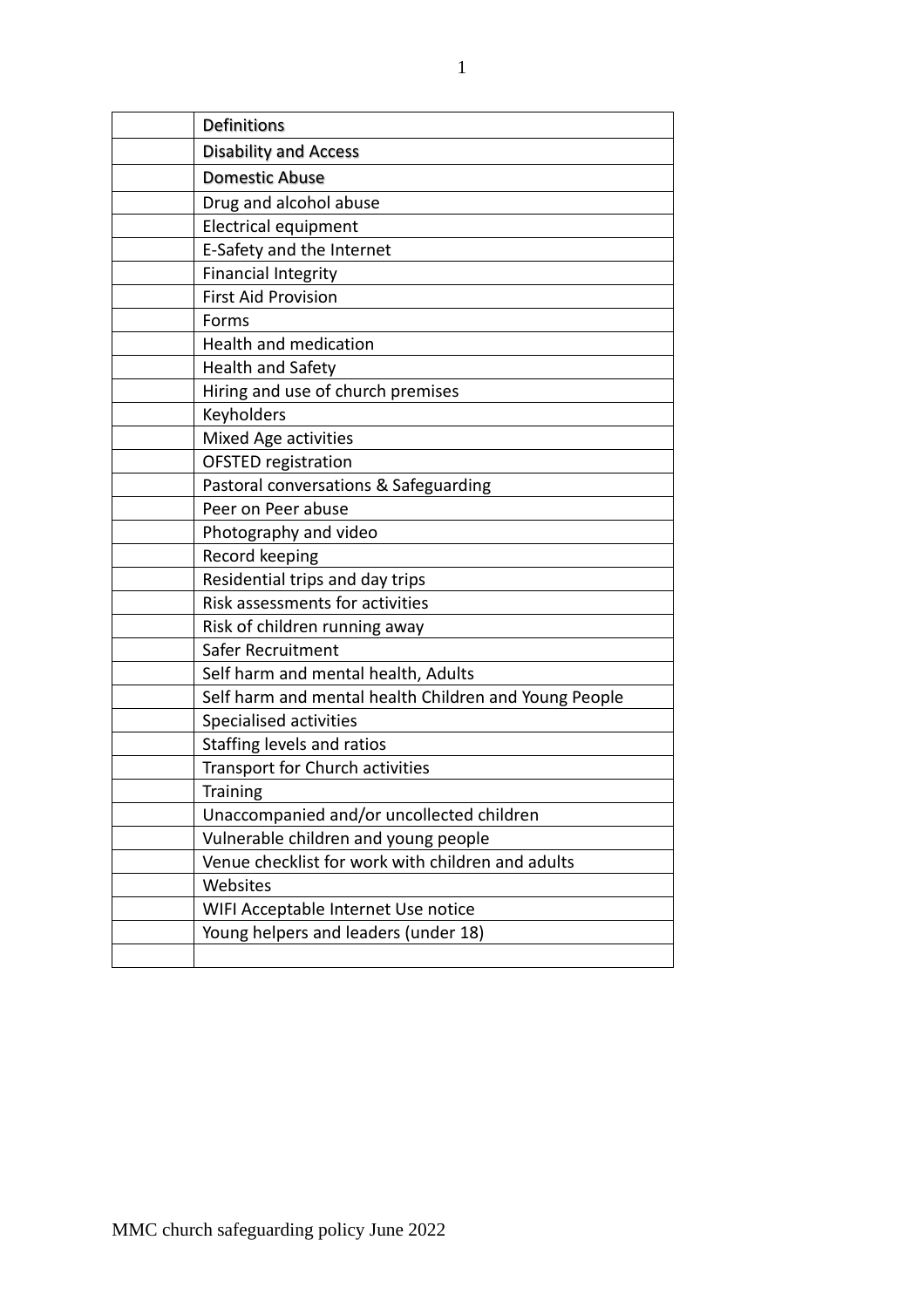The Methodist Church values every human being as part of God's creation. Everyone has the right to fair treatment and protection from harm.

# The Methodist Church **Safeguarding Policy Statement**

#### The Methodist Church commits to:

- The creation of a safe environment and culture where all are welcome and everyone feels able to speak out about safequarding concerns
- Pastoral care for victims and survivors of abuse, and other people who have been affected by safeguarding issues
- A prompt and appropriate response to every safeguarding concern or allegation regardless of status or circumstance
- Carry out risk assessments and put safeguarding measures in place where individuals may present a risk
- Pastoral care for those who are the subject of concerns or allegations
- Safe recruitment of all those who have responsibility for children and adults who may be vulnerable
- The promotion of good safeguarding practice through effective training, guidance, policy and procedures

# **Safeguarding is Everyone's Responsibility**

**This poster contains your policy statement. This poster will be displayed in every Methodist Church. Copies available to download from [https://www.methodist.org.uk/safeguarding/policies-procedure-and](about:blank)[information/posters/](about:blank)**

The District Safeguarding Officer (DSO) is Rev Susan McIvor [districtsafeguarding@methodist-nd.org.uk](about:blank)  Tel 07434 284633.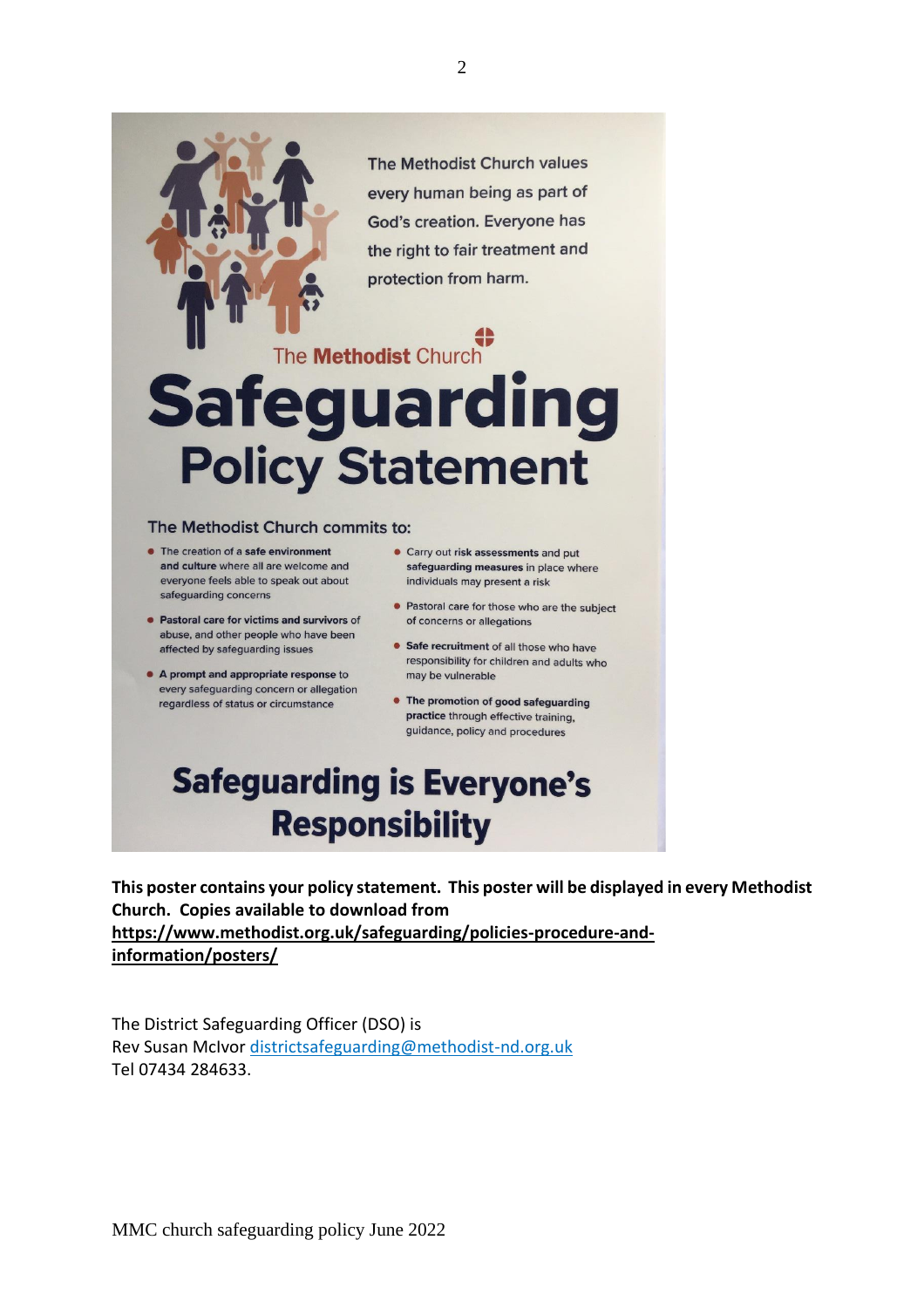#### **2. Responsibilities of the Local Church and Charity Trustees**

The responsibility for implementation of the policy lies with the Church Council. It is the relevant trustee body and the minister in pastoral charge or Superintendent, who are responsible for ensuring that

- i. The church appoints a Church Safeguarding Officer who is not the minister. A person may be appointed Church Safeguarding Officer for one or more churches.
- ii. All workers with children, young people and adults are safely recruited, appointed by the Church Council and supported in their roles
- iii. allegations are responded to immediately and according to the procedures of the Methodist Church including referral to the DSO and to the statutory authorities where necessary
- iv. Standing Orders and the Methodist Church Safer Recruitment Policy, Procedures and Guidance are implemented by completing the required DBS checks (See https://www.methodist.org.uk/media/24635/safer\_recruitment\_policy\_finaljuly\_2021.pdf
- v. Standing Orders and the Methodist *Safeguarding Policy, Procedures and Guidance (Oct 2021)* is implemented when somebody is being considered for an appointment to a role or responsibility to which Standing Order 010(3) applies, or is already holding such a position and one of the following circumstances applies:
	- the person has a conviction or caution for an offence under the Sexual Offences Act (2003) or mentioned in Schedule 15 of the Criminal Justice Act (2003)
	- or the person has been subject to risk assessment under Standing Order 237 and as a result, the Safeguarding Committee deem that they present a significant risk of serious harm to children or vulnerable adults
- vi. good practice is followed and pastoral care provided in all instances of child or adult abuse and trauma. This includes pastoral provision for the needs of survivors of abuse and careful ministry to those who pose a risk to children.
- vii. When relevant, making a report to the Charity Commission (in England and Wales), the relevant insurance company in respect of serious safeguarding matters (this will always occur in those cases involving possible reputational or financial risks) and the Disclosure and Barring Service.
- viii. notifying the Conference Officer for Legal and Constitutional Practice where a report has been made to the Charity Commission, relevant insurance company or Disclosure and Barring Service.

*Churches will seek the advice of the DSO for all safeguarding concerns*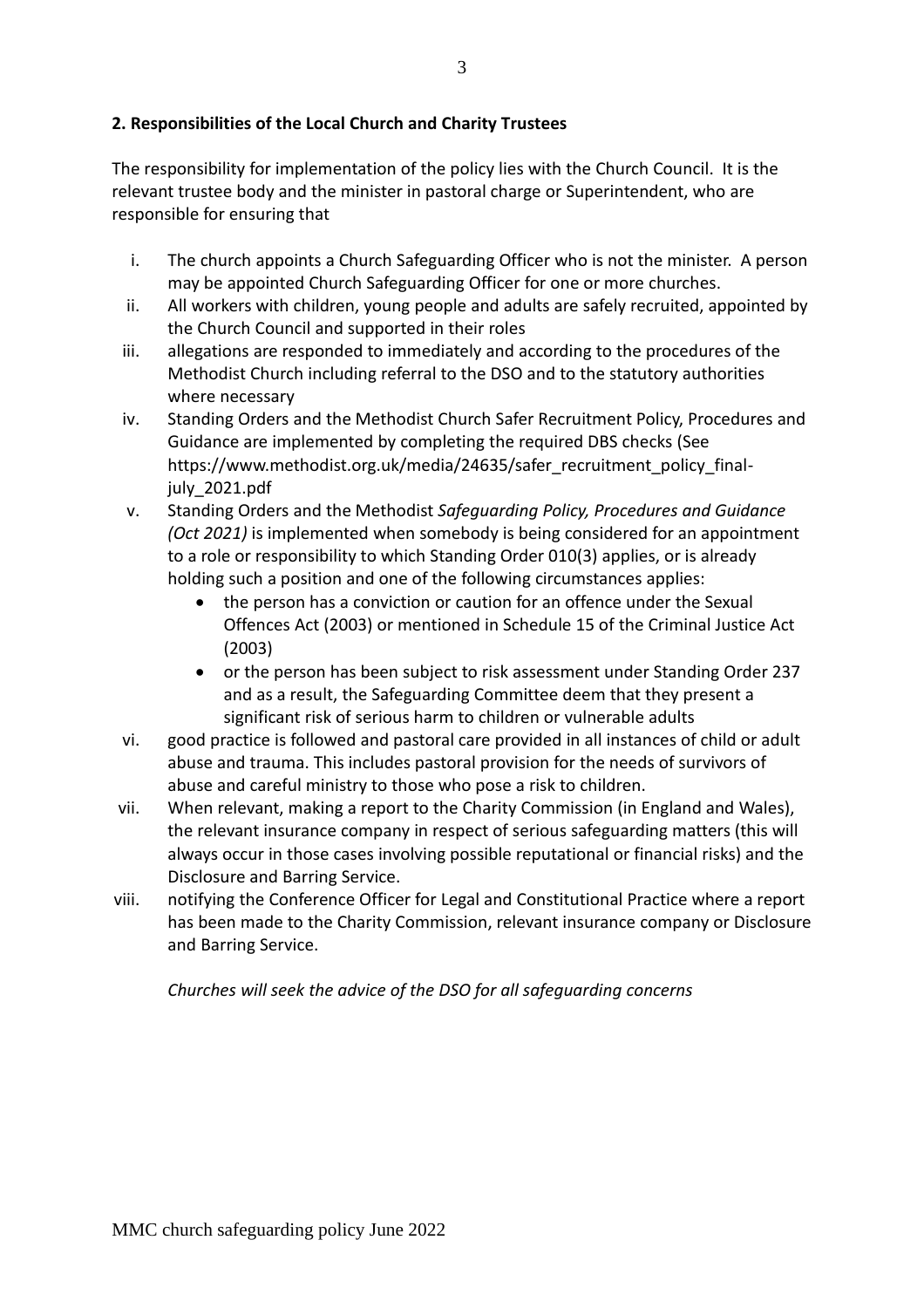#### **3 Responding well to safeguarding concerns**

If we think a person has been harmed, may have been harmed or might be harmed by another person we will

- speak to the DSO on mobile number 07434 284633
- create a written record on the safeguarding concern form available from [https://www.methodist-nd.org.uk/safeguarding/](about:blank) You do not need to speak with your minister or church or circuit safeguarding officer first. You will discuss with the DSO who else will be informed.
- You may also make a report to the police, children's services or adult social care before notifying the DSO.

Abuse may be disclosed to us or we may see something happen. We may also be concerned that someone is not following safer working practices. All these are safeguarding concerns which we will report.

- •We recognise if someone discloses abuse or suspects abuse we cannot ignore it or do nothing with the information;
- •We will respond warmly to the person and listen well to what we are being told;
- Record what was said after the disclosure and sign and date it;
- Refer the concern to the DSO, as soon as possible and within 24 hours (and the statutory agencies if necessary); if the concern is about an adult victim of abuse and they have not consented to the sharing of information we will discuss the concern and receive advice without identifying the victim.

#### **If someone wishes to disclose abuse to us**

- We will let them know from the start we may need to tell someone else – DON'T PROMISE CONFIDENTIALITY.
- Accept what the person says (however unlikely the story may sound).
- Keep calm.
- Look at the person directly.
- Be honest.
- Be aware that the person may have been threatened.
- Never push for information or ask leading questions
- Never ask young people or vulnerable adults to lift up or remove clothing to show you any possible signs of abuse.
- Never photograph injuries
- If an adult discloses abuse of themselves, we will ask what they would like to happen next

#### Helpful things to say or show

- Show acceptance of what is being said
- I am glad you have told me.
- It's not your fault.
- I will help you.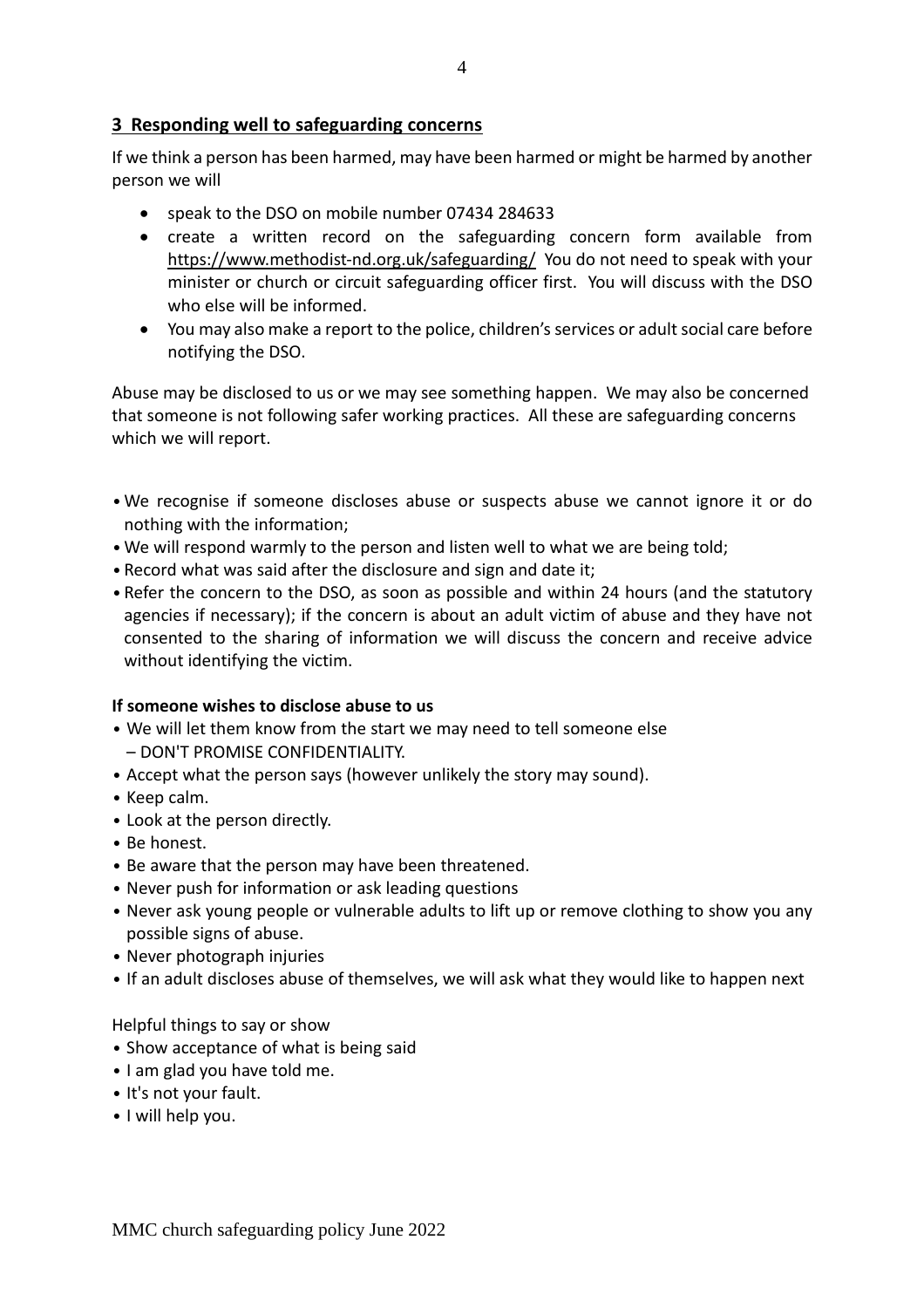Avoid Saying

- Why didn't you tell someone before?
- I can't believe it.
- Are you sure this is true?
- Never make false promises.
- Never make such statements as "I am shocked, don't tell anyone else."

Concluding

Clarify what the person says happened: Check out What? When? Who? Where? Reassure the person that they were right to tell you.

Let the person know what you are going to do next and that you will let them know what happens.

Contact the DSO on 07434 284633

[districtsafeguarding@methodist-nd.org.uk](about:blank) or your local Children's Services or Adult Social Care

Do not contact the person about whom the allegations have been made

Further guidance can be found in Section 4 of

*[https://www.methodist.org.uk/safeguarding/policies-procedure-and-information/policies](about:blank)[and-guidance/](about:blank)*

#### **In an emergency**

The person receiving the information will assess whether the person is at risk of immediate harm and if so, take any action straight away to safeguard them including contacting statutory authorities such as police, child or adult services.

#### **Caring for those who have suffered abuse**

The Methodist Church recognises that abuse of an individual by someone within a church context can have a negative impact not only on the survivor, but on their family, the perpetrator's family and the church community. The impact will be different for different people and assumptions cannot be made about the severity of the impact and its perceived seriousness. The Methodist Church aimsto respond to those affected by abuse in accordance with legislation and guidance but also with respect and compassion, providing pastoral support where appropriate.

People receiving or dealing with reports of abuse will also consider whether other forms of support may be appropriate, in addition to or instead of pastoral support within the church. Confidential advice will be sought from the DSO.

Further guidance can be found at *Safeguarding Policies, Procedures and Guidance*, October 2021, Section 4.3

#### **Responding well to those who pose a risk**

Where a concern is passed to the DSO which indicates a person may have harmed another person the DSO will undertake an assessment of risk.

The following risks will be reviewed regularly in regard to any concern raised: Risk to the victim/survivor

MMC church safeguarding policy June 2022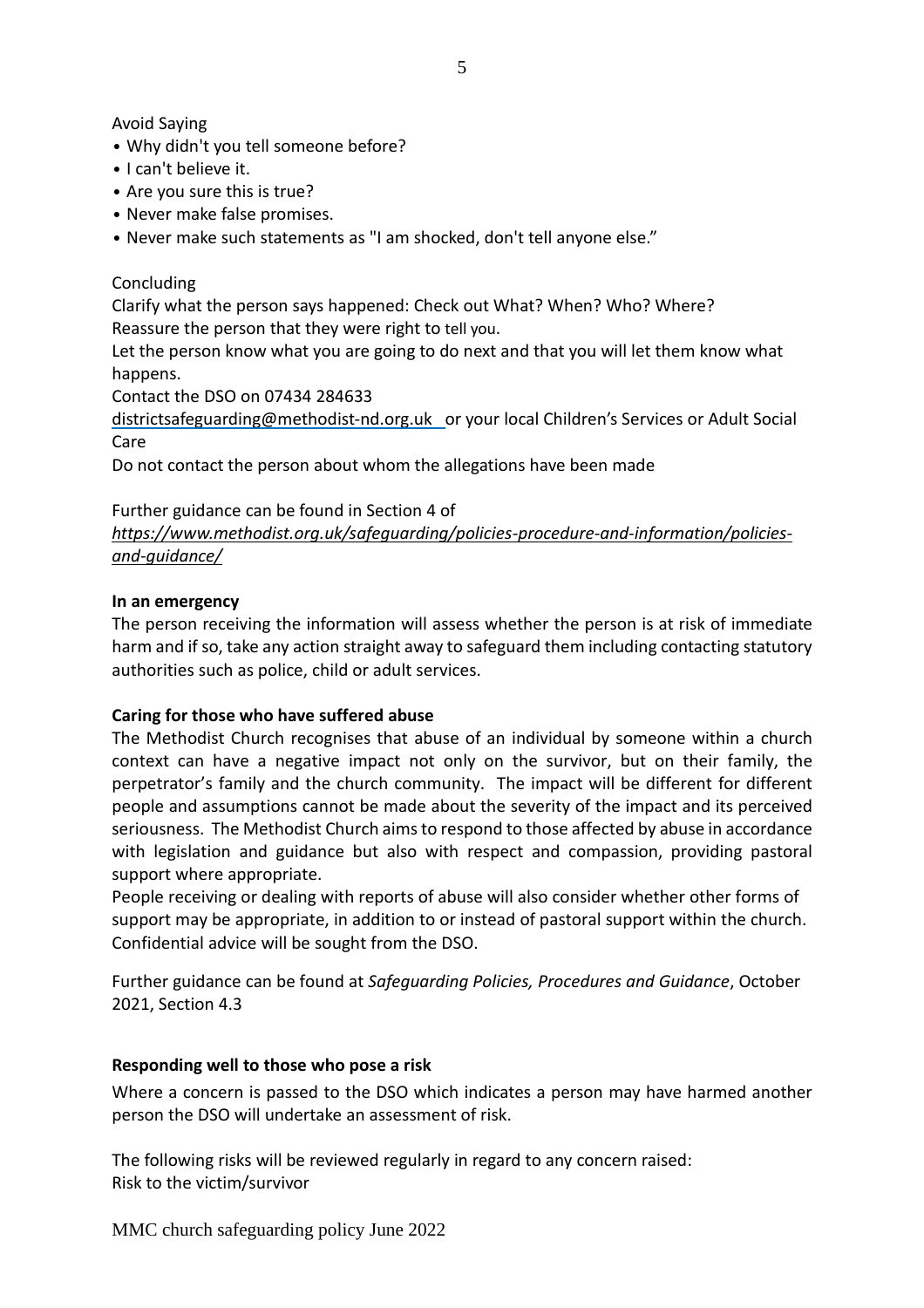Risks to members of vulnerable groups within the church and involved with church activities Risks to the person believed to be responsible for the issue and their family Risks to the wider congregation or attendees at church activities Risks to the loss of information/records Risks to the reputation of the Methodist Church.

#### **Care for those who are subject to concerns or allegations**

The Methodist Church aims to provide pastoral care for all its members, including those who are suspected of causing harm or have caused harm to others. However, in this context, such care will be provided in a way that prioritises the safety of other church members, while enabling the person who may pose a risk, to worship and be a part of the church community. Advice will always be sought from the DSO.

For those with a criminal conviction or caution for a sexual offence, or offences against children and young people, Standing Order 010 bars a person from holding any office, post or responsibility. On occasions this Standing Order may be suspended. Contact the DSO for further advice

Specific procedures are laid down for safeguarding risk assessment (e.g. a safeguarding contract). Further information can be found at, *Safeguarding Policies Procedures and Guidance for the Methodist* October 2021, 4.7.

#### **When the DSO receives a safeguarding concern**

s/he will:

- i. Consider the child's or adult's safety throughout.
- ii. Advise whether a referral to Children's Services or Adult Social Care and/or police and/or Local Authority Designated Officer is necessary and decide with the referrer who will make the referrals.
- iii. Assess the possible risks posed by the person who has allegedly harmed a child or adult;
- iv. Consider whether an interim safeguarding contract is necessary.
- v. Consider whether colleagues from other churches or community organisations need to be informed following advice from Children's Services/Adult Social Care/police (as appropriate).
- vi. Notify the Connexional Safeguarding Team if necessary
- vii. Contact the media office to discuss communications within the local church and circuit.
- viii. Consider support needs of the victim/survivor, family/close friends
- ix. Consider support needs of the accused and their family.
- x. Ensure pastoral support and management of the case is not provided by someone supervising or overseeing the person whose behaviour is of concern.
- xi. Check whether privacy notices have been provided to relevant parties and/or advise when they will be given
- xii. Ensure the church notifies its insurance company (if necessary)
- xiii. When necessary, advise the Chair of the trustees in the local church about whether a Serious Incident Referral to the Charity Commission is required, or if a referral to the Disclosure & Barring Service is necessary. (The DSO may be requested to provide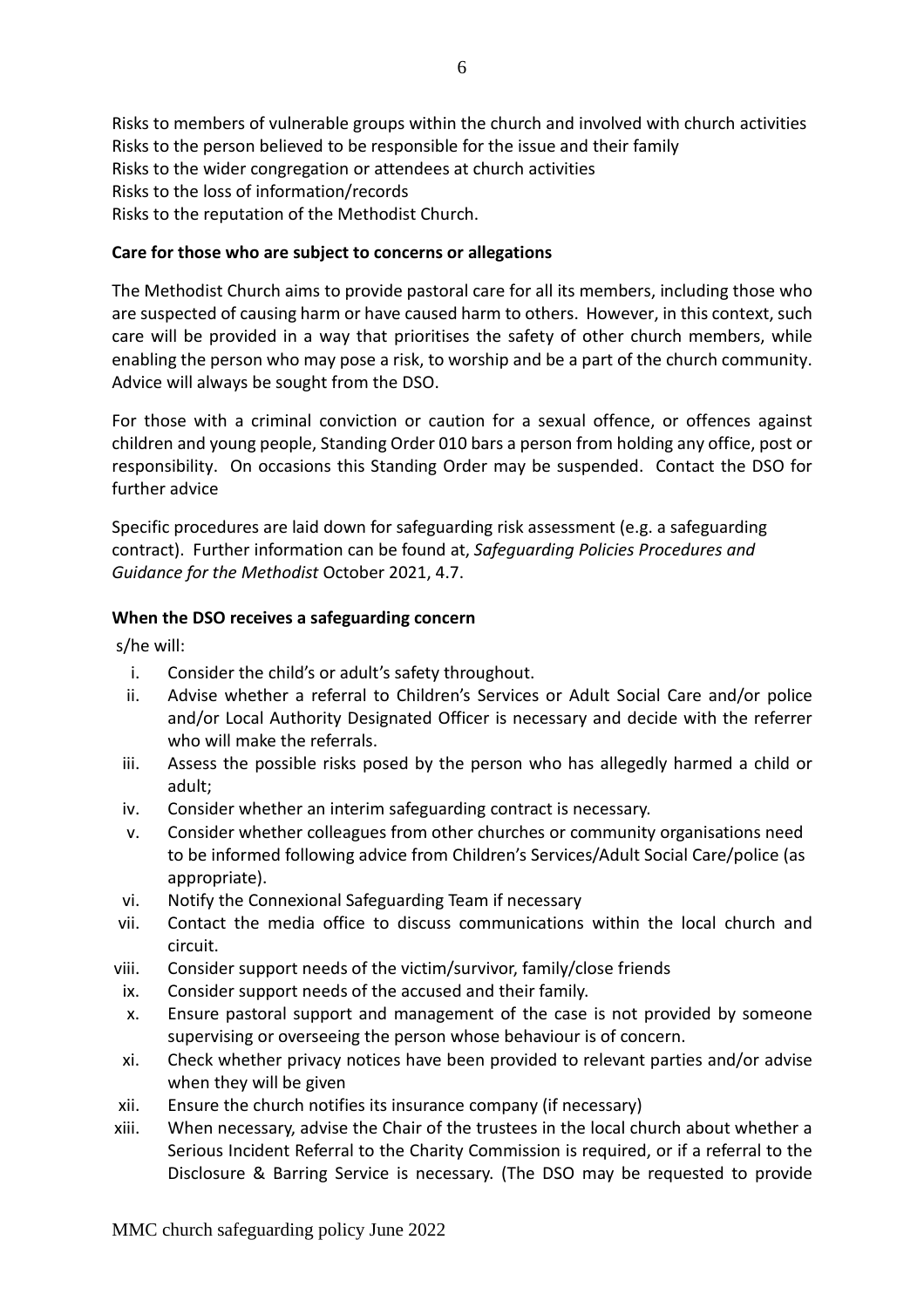support or undertake the preparation of an initial reporting form)

- xiv. Notify the Conference Office of a Charity Commission referral (if necessary)
- **xv.** Notify District Chair and Superintendent (as necessary)

#### **4. Procedures for the Management of Safeguarding Information**

Careful attention will be paid to the storage, use and sharing of data held by the church relating to other people. This is critical to ensure that those who engage with safeguarding processes have confidence in the legitimacy and appropriateness of actions taken. The management of information is governed by law, statutory and government guidance.

#### **Privacy Notices**

Privacy notices are central to effective data protection practice within safeguarding and they are supplied using standard documents for specific activities such as reporting a safeguarding concern, ongoing safeguarding case management and before undertaking a risk assessment.

The relevant forms can be found here https://www.methodist.org.uk/safeguarding/policiesprocedure-and-information/forms/safeguarding-concerns/

For safeguarding purposes

- i. Care and sensitivity will be shown in issuing Privacy Notices especially where it may be necessary to inform the police/social care of concerns. In these circumstances seek the advice of the DSO before issuing the Privacy Notice.
- ii. If a person shares information about themselves or a third party the person will be issued with a privacy notice as soon as possible.
- iii. If information has been supplied to the church by a third party which relates to another individual, the person to whom the information relates will receive a privacy notice within a reasonable period of the data being received within one month.
- iv. It is the responsibility of the minister in pastoral charge/ Superintendent Minister to issue the privacy notice. The DSO will advise when the privacy notice may be issued.

Guidance for **Data Storage** can be found at section 5.1.8 (Safeguarding records are usually kept for 75 years)

Advice about what to do in the case of a **Data Breach** can be found at 5.1.9

**Subject Access Requests** for safeguarding are made via Methodist Church House (See 5.1.6)

#### **Information sharing requests**

Any request for safeguarding information by another organization or person will be directed to the DSO in the first instance. Safeguarding information will not be shared with another person or organization without consultation with the DSO.

The DSO will follow the procedure as outlines in *Safeguarding Policies, Procedures and Guidance, Oct 2021 Section 7.3*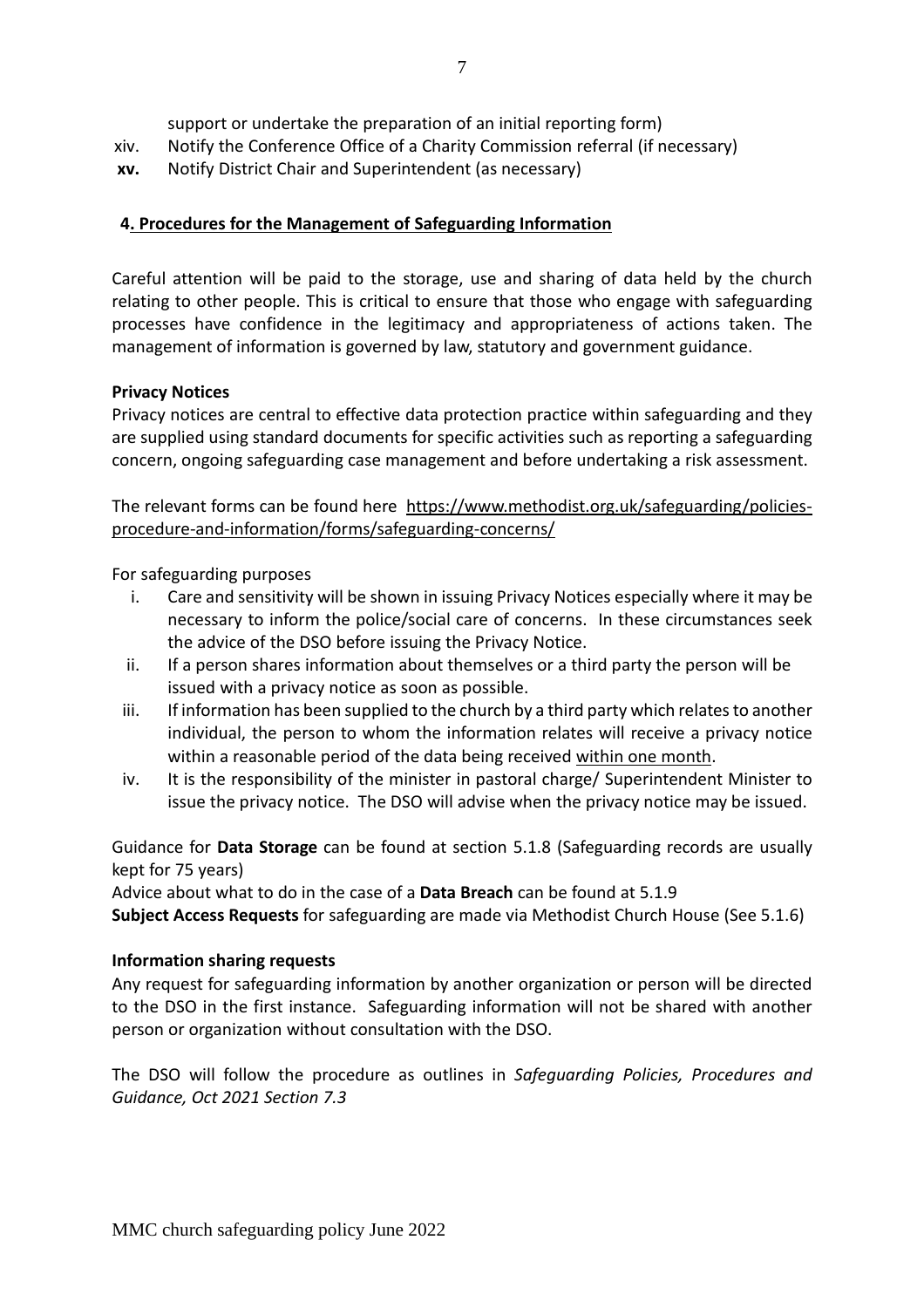#### **5 Procedures Promoting Safer Practice A to Z**

Critical to good safeguarding is safer recruitment and safer working practices.

The Church has developed procedures for both these areas, informed by legislation and government guidance. As such, we aim to:

• carefully select and train all those with responsibility within the Church in line with safer recruitment principles

- ensure that any church activities are organised in such a way to avoid the risk of harm to everyone participating
- promote safe spaces that are inclusive and welcoming.

Below is an A to Z list of practices that promote safer working and safer space.

Church Council members and leaders of groups with children, young people and vulnerable adults will be familiar with and implement safer recruitment and safer working practices for all activities.

#### **Accident book/ Incident Book**

An accident/incident book/log will be available on all church premises and at all church activities

Any injury, however slight, suffered by an employee, office holder or volunteer in the course of their involvement in any church activity will be recorded in the accident book/log, together with the particulars that are a requirement of statutory regulations.

#### **Additional needs**

If a child or adult has additional needs the church will try to make reasonable adjustment to accommodate these needs. This may for example include changes to building or provision of large print resources.

Ask the person (or their parent/carer as applicable) how best to meet their needs. If premises are being redesigned or refurbished, take the opportunity to anticipate the possible additional needs of future children and adults. Disability legislation requires organisations to take reasonable steps to meet the needs of disabled people, and this includes children.

#### **Advocacy /access to an independent person**

Children need to know who they can talk to if they need help. Churches will display Childline posters and the contact number where they will be seen by children and young people. See [https://learning.nspcc.org.uk/research-resources/childline-posters-wallet](about:blank)[cards/](about:blank)

Vulnerable adults will be allowed and encouraged to share any concerns they have with parents, carers or church staff/volunteers. The Methodist Church aims to create a culture of transparency and accountability, where secrecy will not be tolerated. For adults who lack capacity, appropriate support and advice can be obtained from IMCAs: [www.pohwer.net/independentmental-capacity-advocacy-imca](about:blank)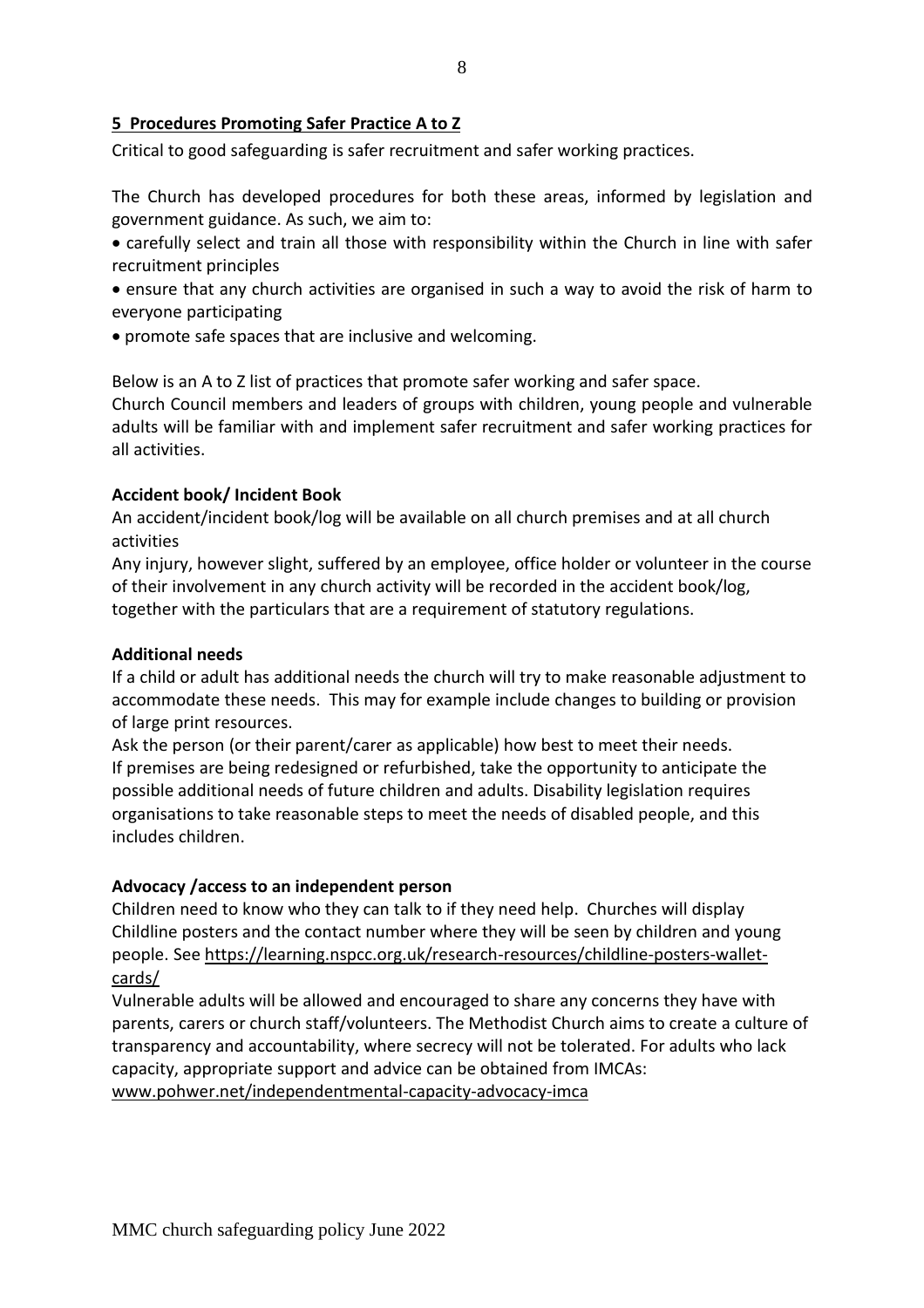#### **Anti-bullying**

All concerns about bullying between children will be dealt with appropriately. You can find advice about bullying at [https://www.nspcc.org.uk/what-is-child-abuse/types-of](about:blank)[abuse/bullying-and-cyberbullying/](about:blank)

For Adults the Methodist Church anti-bullying policy, Positive Working Together can be found at: [https://www.methodist.org.uk/for-churches/guidance-for-churches/introducing](about:blank)[positive-working-together/](about:blank)

**Appointment of workers with children, young people and vulnerable adults.** See Safer Recruitment.

#### **Character References**

If you are asked to write a character reference for court or a legal process consult the DSO. Further information about providing character references can be found in section 4.5.6 in [https://www.methodist.org.uk/media/24067/safeguarding\\_policy\\_procedures\\_and](about:blank) guidance for the methodist church oct 2021docx.pdf

#### **Church Safeguarding Officer Role description**

Main tasks

- provision of support and advice to the minister and the stewards in fulfilling their roles with regard to safeguarding.
- ensuring that a suitable, signed church safeguarding policy is displayed at all times in the church on a safeguarding noticeboard, along with contact details for current safeguarding officers, national helplines and other suitable information. This will be renewed annually.
- recording of all safeguarding concerns that are reported to the church safeguarding officer, according to Methodist policy and practice and promotion of the requirement for others to do the same. All concerns will be reported to the DSO.
- Identify those who are required to attend safeguarding training and maintain records of attendance. Work with the circuit safeguarding officer to arrange Foundation training, or signpost people to the District website to arrange Advanced Training.
- attend training and meetings relating to the role
- work in partnership with the lettings officer, stewards and user groups to promote good safeguarding practice on church premises. Check hirers or premises have appropriate safeguarding policies in place
- Check that safeguarding is included as an agenda item at all Church Council meetings and report to the Church Council annually.
- inform all those with responsibility for recruitment, whether paid or voluntary, of their obligation to follow safer recruitment procedures
- advise the circuit safeguarding officer and/or DSO of any issues with compliance with safeguarding training, policy or safer recruitment requirements and respond promptly to any request from them about audit of safeguarding activities.
- Ensure safeguarding arrangements are in place for all ecumenical activities; (this policy applies when the activity takes place on this church's premises).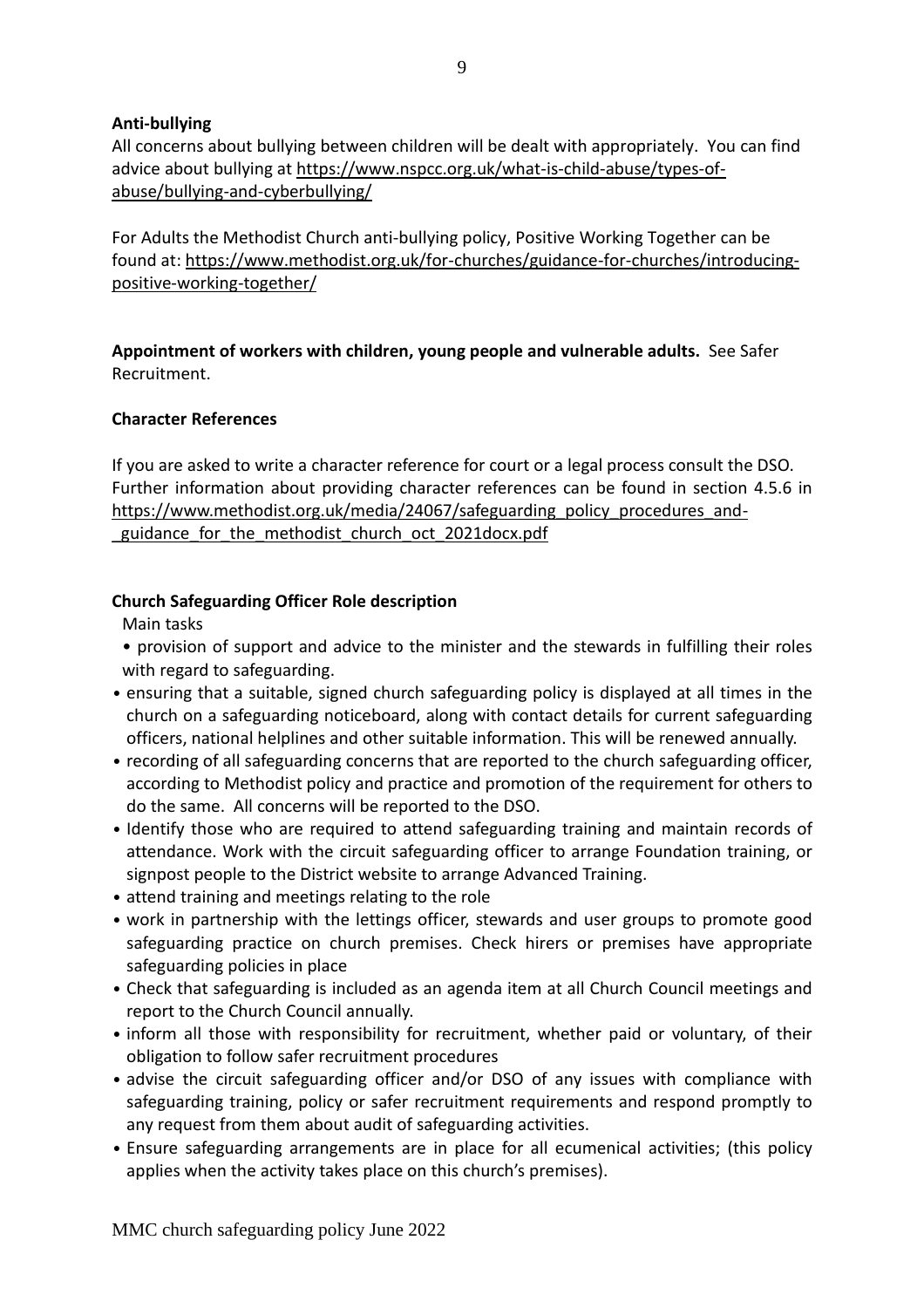#### **Code of safer working practice with Adults** –

*To be issued to all workers and volunteers with adults*

You will:

- treat all adults with respect and dignity
- ensure that your own language, tone of voice, and body language are respectful
- record any incidents of concern and give the information to your group leader, sign and date the record

• share concerns about an adult or the behaviour of another worker with your group leader and/or the DSO. Complete the safeguarding concern form and send to the DSO.

You will not:

- invade the privacy of an adult who is washing and toileting
- use any form of physical punishment or restraint (except car seat belts)
- be sexually suggestive about or to an adult, or scapegoat, ridicule or reject an adult or group
- permit abusive peer activities (eg initiation ceremonies, ridiculing or bullying)
- show favouritism to any one adult or group
- allow an adult to involve you in behaviour that is overtly physical or sexual
- allow unknown adults access to adults deemed at risk of harm (visitors will always be accompanied by a known person)
- allow strangers to give lifts to adults in your group.

Visiting adults at home

- Most visits to adults in their own home will be straightforward as they will be well known to the church.
- However, when visiting someone new for the first time, visitors will let someone else know whom they are visiting (and when).
- Visiting in twos may be advisable, especially if the adult lacks mental capacity.
- Do not call unannounced. Call by appointment, telephoning the person just before visiting if appropriate.
- Be clear about what support can be offered to the adult if they ask for help with particular problems and refer back to the church if uncertain.
- Do not make referrals to any agency that could provide help without the adult's permission, and ideally encourage them to set up the contact.
- Never offer 'over the counter' remedies to people on visits or administer prescribed medicines, even if asked to do so
- Do not accept any gifts from adults other than token items, to avoid misunderstandings or subsequent accusations from the person or their family. If someone wants to make a donation to the church, put it in an envelope, mark it on the outside as a donation and obtain a receipt from the treasurer
- Pastoral visitors will note the date when they visit people, report their visit to the pastoral secretary and say what is concerning or going well. The pastoral secretary will report safeguarding concerns to the minister and DSO as appropriate, and agree what action will take place and who will record the incident.
- It is advisable to take a mobile phone on all visits.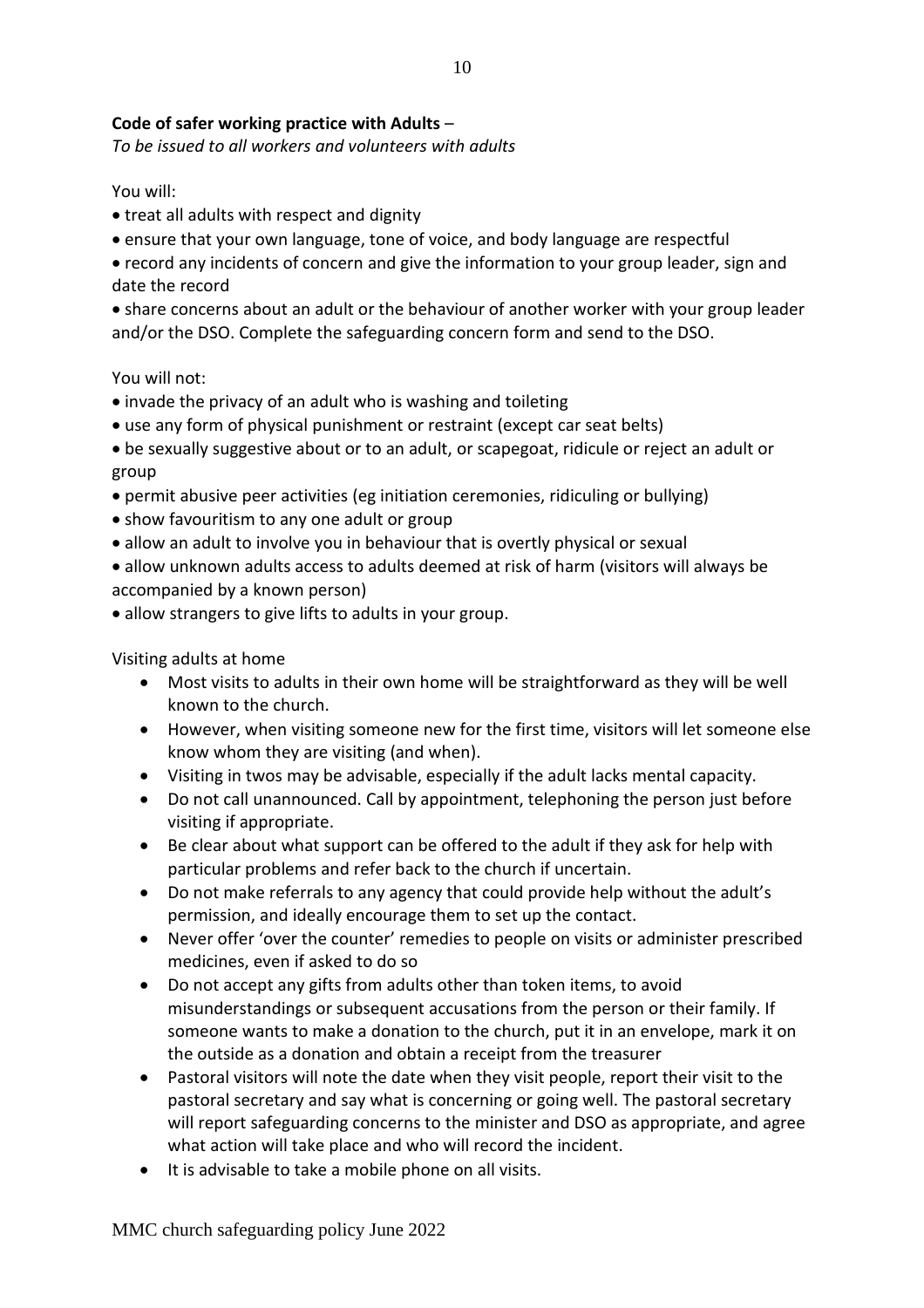*To be issued to all who work or volunteer with children and young people.*

Appropriate conduct (children)

It is expected that all leaders will:

- be aware of and understand the local safeguarding policy
- Treat all children and young people fairly and without prejudice, discrimination or favouritism
- respect differences in gender, sexual orientation, culture, race, ethnicity, disability and faith and challenge behaviour that demonstrates discrimination and/or prejudice
- ensure that your own language tone of voice and body language is respectful
- always aim to work with or within sight and hearing of another adult (who is not a family member)
- ensure that another adult is informed if a child needs to be taken to the toilet (toilet breaks will be organised for young children)
- ensure children and young people know who they can talk to or contact if they need to speak to someone about a personal concern and encourage them to speak out if they feel uncomfortable or concerned (signpost children and young people to Childline)
- respond warmly to a child who needs comforting but this will not involve physical comfort e.g. cuddles.
- advise children, young people and their parent/carers/guardians in advance if any activity requires physical contact and provide an opportunity to opt out or agree alternative activities.
- administer any necessary first aid with others around
- obtain consent for any photographs/videos to be taken, shown or displayed via any medium. This will be from the parent, carer or guardian and the young person if 12 years or over. Images will not be taken or stored on personal devices.
- record any incidents that concern you or make you feel uncomfortable and give the information to your group leader and/or the DSO (DSO). You will complete the Safeguarding Concern form and send to the DSO.
- You will contact the DSO immediately if you believe you have acted in a way which others may have interpreted as inappropriate or if a child has acted inappropriately towards you. Records will be signed and dated.
- always share concerns about a child or the behaviour of another worker with your group leader and/or the DSO on 07434 284633 and complete the safeguarding concern form
- dress appropriately when working with children and not wear anything revealing or that is not practical for carrying out the tasks as part of your role.
- Notify the group leader if you are given a gift. Do not accept gifts of over £15.
- You will report all concerns about bullying between children to your group leader who will ensure the group's anti-bullying procedure is followed.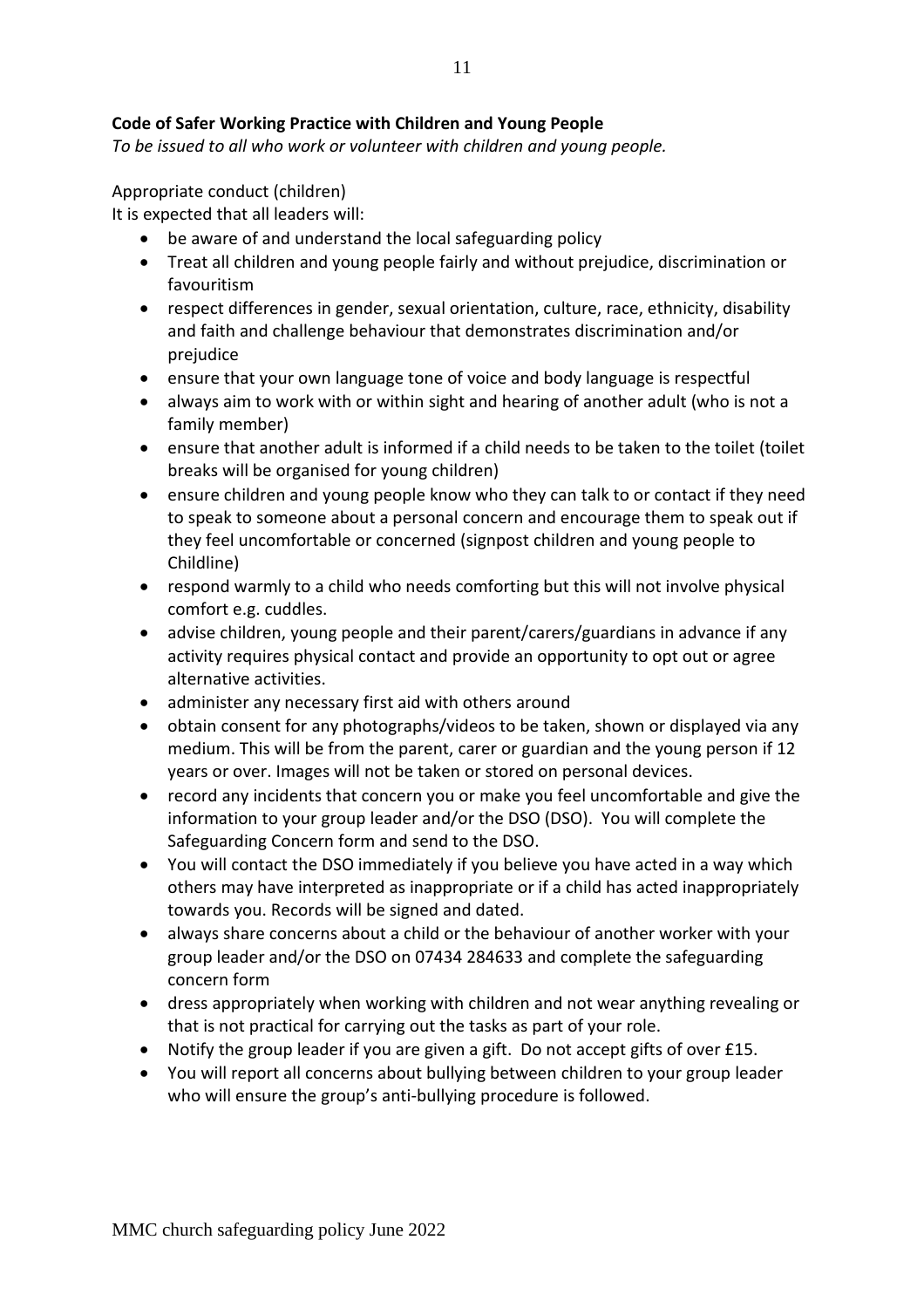You will not:

• initiate physical contact. If contact is initiated by the child pull away gently so physical contact is for the minimum amount of time.

- invade a child's privacy whilst they are washing or toileting
- play rough physical or sexually provocative games
- use any form of physical punishment
- make any relationship with a child (other than family members) through social networking or online
- be sexually suggestive in the presence of or to a child, even as a joke
- touch a child sexually, intimately, or forcefully
- scapegoat, ridicule, reject or ignore a child, group or adult
- allow abusive peer activities (eg initiation ceremonies, ridiculing or bullying)
- show favouritism to any one child or group
- allow a child or young person to involve you in excessive attention seeking that is physical or sexual in nature
- give lifts to children or young people.
- smoke any substance, vape or consume alcohol in the presence of children or when responsible for them
- provide your personal contact details to a child or young person such as mobile number, email or social media contact.
- share sleeping accommodation with children
- arrange social occasions with children or invite them to your home outside organised group occasions (other than with the consent of parent, carers or guardians and where at least one other unrelated adult is present)
- allow unknown adults access to children (visitors will always be accompanied by a known person)
- allow strangers, and those who are not authorised, to give children lifts accept gifts, without notifying the group leader

#### **Consent to share information**

The general principle around consent is that you will explain to children and adults at the outset, openly and honestly, what and how information will, or could be shared and why, and seek their agreement to share personal or sensitive information.

The exception would be where seeking consent would put that person at increased risk of significant harm, or would undermine the prevention, detection or prosecution of a serious crime, including where it might lead to interference with any potential investigation. You will, where possible, respect the wishes of children, families and adults who do not consent to share confidential information. However, this will not stop you reporting concerns or seeking advice from the DSO, who will discuss the concerns in an anonymized way, wherever possible.

You may still share information if, in your judgement, there is sufficient public interest to override that lack of consent.

When in any doubt, you will seek advice from the DSO.

This is particularly recommended in relation to adults as the issues around capacity and consent are more complex.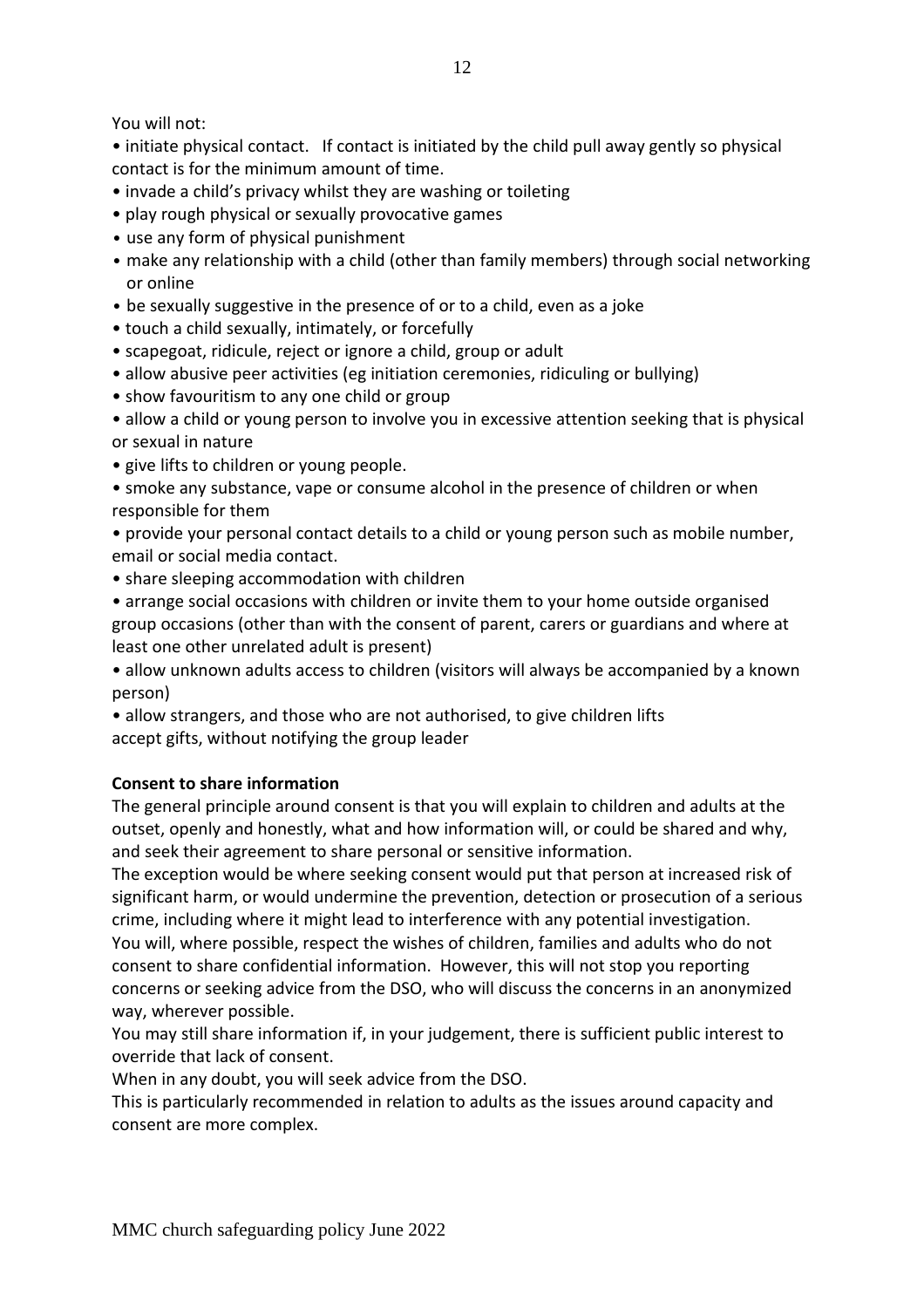#### **Consent Forms**

Where the church is running a dedicated service for children or vulnerable adults best practice requires that all activities will have: a registration form including the following: name and address

- date of birth
- emergency contact details
- medical information
- any additional needs including activities person cannot take part in
- consent for emergency medical treatment
- consent for photographs/videos if relevant.

Consent forms will be available at every session of the relevant group for reference and use in case of emergency. Separate consent will be obtained for one-off events and activities (eg swimming) and also for outings, weekends away etc. Personal details will be stored securely.

#### **Day trips – See Residential and Day Trips**

#### **DBS Checks**

The requirement for and the type of DBS check is determined by the role description. Contact with vulnerable groups and frequency will be clearly stated in the role description. Guidance on type of check, and whether barring information is required can be found on pp 18-19 of the Safer Recruitment policy, found at

#### [https://www.methodist.org.uk/media/23973/safer\\_recruitment\\_policy\\_final](about:blank)**[july\\_2021.pdf](about:blank)**

#### **DDC Due Diligence Checking**

The organisation which processes DBS checks on behalf of the Methodist Church. Website https://www.ddc.uk.net/. For advice about DBS checks consult the safer recruitment policy. Contact DDC on 0845 644 3298 or 0116 260 3055

#### **Definitions**

Child Anyone under the age of 18.

#### Vulnerable Adult

Any adult aged 18 or over who, due to disability, mental function, age or illness or traumatic circumstances, may not be able to take care or protect themselves against the risk of significant harm, abuse, bullying, harassment, mistreatment or exploitation.

For definitions of abuse and further guidance see *Safeguarding Policies, Procedures and Guidance*, October 2021 7.1 & 7.2 & 7.5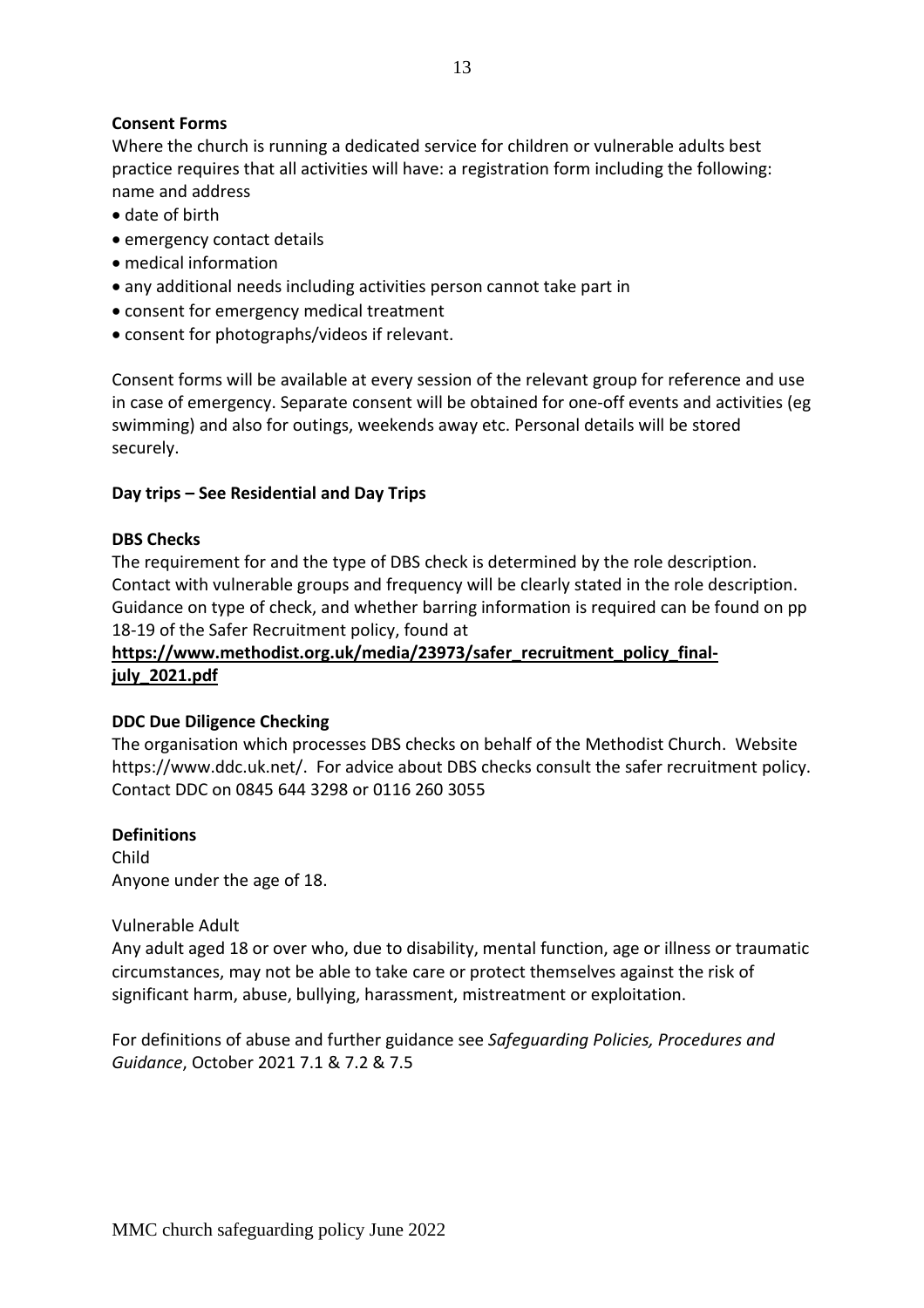#### **Disability and Accessibility**

The Equality Act 2010) www.gov.uk/guidance/equality-act-2010-guidance provides disabled people with protection from discrimination and gives legal rights in the areas of:

- employment
- education
- access to goods and services

What does accessibility mean in practice? Some examples:

- accessible toilets
- installing ramps
- providing information in various mediums eg braille, clearer signage
- providing sign language interpreters
- installing T-loops
- ensuring that wheelchair access is possible
- providing disability awareness training.

#### **Domestic Abuse**

Domestic abuse is defined as the abusive behaviour of one person towards another, if the persons involved are **16 years of age or over** and personally connected.

Behaviour is considered to be abusive if it consists of any of the following:

- Physical or sexual abuse
- Violent or threatening behaviour
- Controlling or coercive behaviour
- Economic abuse
- Psychological, emotional or other abuse

All reports of Domestic Abuse will be taken seriously by the church and advice sought from the DSO. **We have adopted a separate Domestic Abuse policy and charter.** (See [https://www.methodist.org.uk/media/24055/domestic\\_abuse\\_policy\\_and\\_procedures\\_202](about:blank) [1\\_final.pdf\)](about:blank)

We pledge to:

- raise awareness about domestic abuse and its impact on individuals, children, the wider family and community
- ensure that the safety of individuals suffering abuse or seeking help is the first priority, and be aware of the need for confidentiality (unless there are safeguarding concerns) consider how best to provide support and information for anyone seeking help, including working with specialist agencies
- encourage discussion of how our church can be a safer space for victims and survivors of domestic abuse
- regularly discuss the Domestic Abuse policy, procedures, theology and principles that underpin it
- adopt the Domestic Abuse Charter and display this in our churches and on social media
- discuss domestic abuse with church leaders, including at the Church Council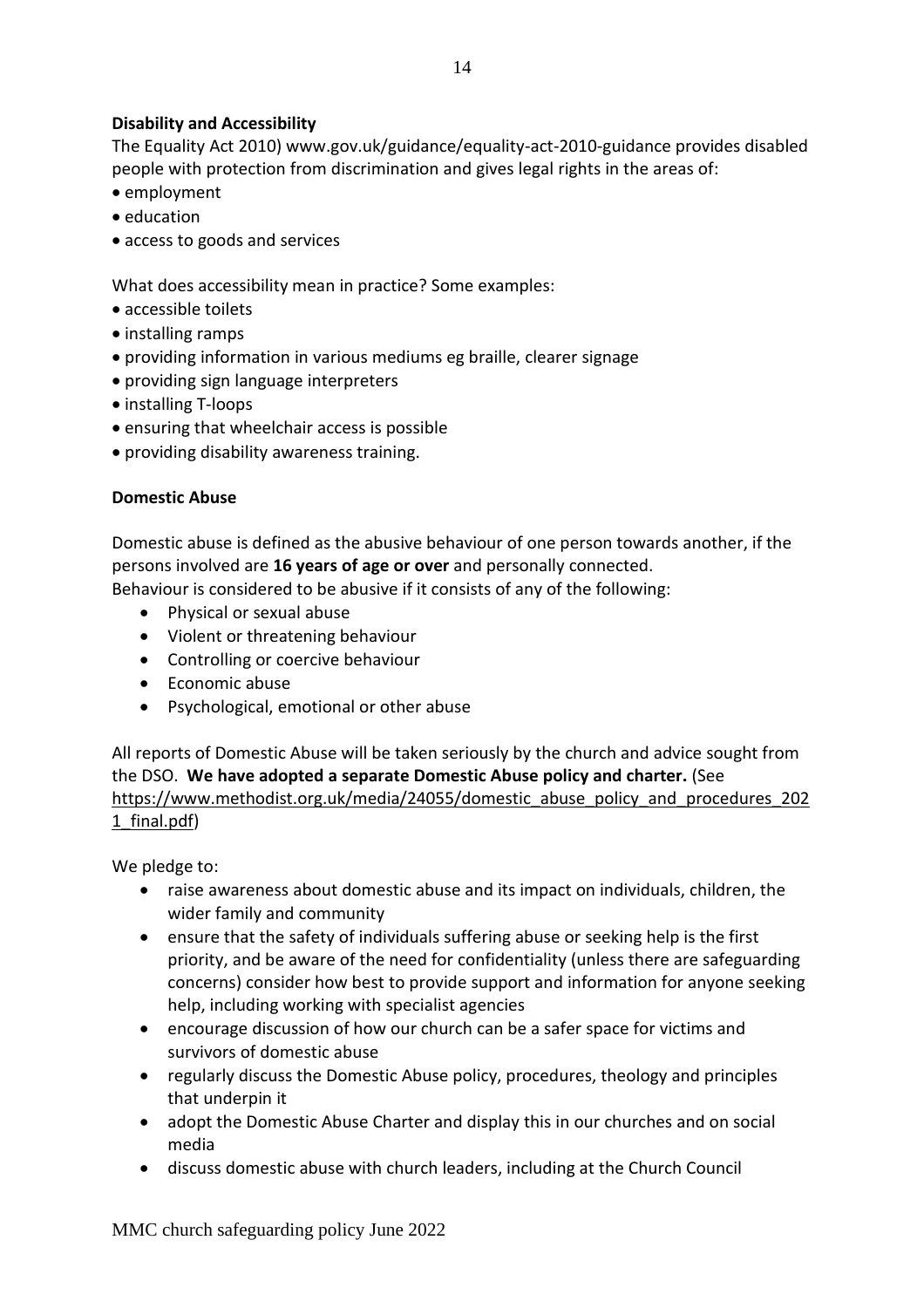#### **Drivers – see Transport for Church Activities**

#### **Drug and Alcohol Use**

Drugs and alcohol are strictly forbidden while participating in Methodist activities for young people. This applies to staff, volunteers, visitors, children and young people. If drug or alcohol use by children or young people is suspected, the group leader will be informed and a discussion will take place about informing parents/carers. The DSO will be informed. Consideration will be given to the need to inform the police and for a referral to appropriate support services. Alcohol is not generally allowed on Methodist Church premises.

#### **E- Safety and Internet use with children**

- Where WIFI is available on church premises, an acceptable use notice will be displayed with the access instructions. A template is available from [https://www.meth](about:blank)[odist.org.uk/media/21167/06042021\\_guest\\_wifi\\_acceptable\\_use-policy\\_febru](about:blank)[ary\\_2021.docx](about:blank)
- Create a social media policy and agreement. See https://www.methodistnd.org.uk/safeguarding/
- Ensure that all electronic communications are appropriate and professional.
- If using e-technology as a group activity, ensure that an adult worker knows and understands what is happening within the group.
- Do not make any relationship with a child (other than family members) through a social networking site or online.
- Maintain a log of all electronic contact with individuals or groups including messaging and texting.
- Ensure that parents or carers are aware of what their children or young people are doing and have given their written permission in advance.
- When demonstrations are being given, plan beforehand to ensure that all websites visited have material that is appropriate for the age group taking part.
- Where children and young people are given access to undertake their own searches on the Internet, get advice on search engines from https://www.internetmatters.org/
- Children and young people will be regularly informed and reminded of safe Internet use and accessing social media. If they have any concerns or fears, they will be encouraged to access websites such as NSPCC or Childline or talk to an adult.

#### **Electrical equipment**

The use of electricity or electrical equipment in church buildings will comply with the Electricity at Work Regulations 1989. Church members can reduce or remove risks by, for example:

- reporting all faulty equipment
- switching off all equipment when not in use and disconnecting the equipment when leaving the room
- not undertaking electrical repairs unless qualified
- securing trailing leads and cables
- removing trip hazards
- Electric socket covers will never be used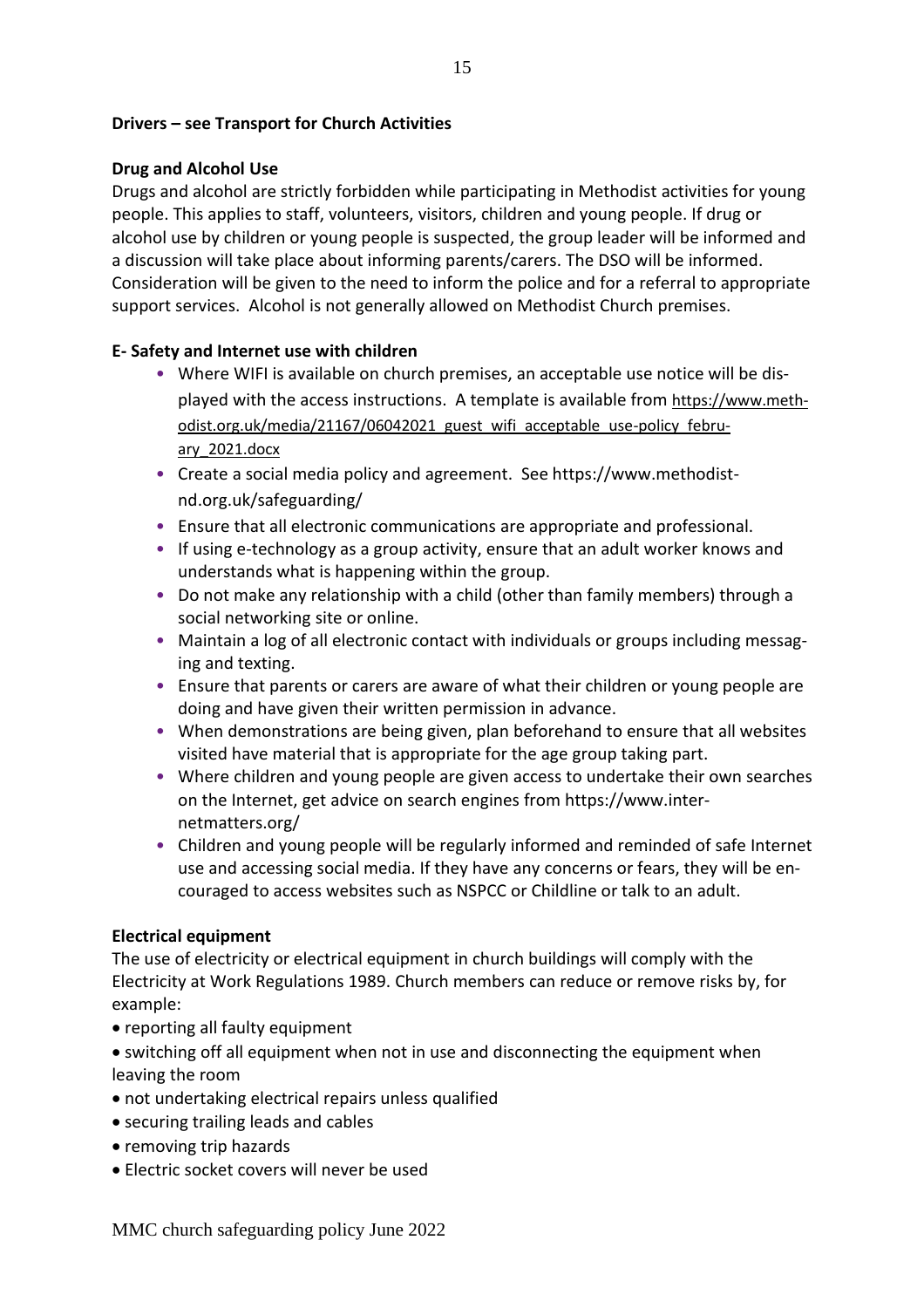#### **Emergency Contact and Support Organisation Contacts for Display** See Appendix 1

#### **Financial integrity**

Financial dealings can have an impact on the Church and the community and will always be handled with integrity. Those with authority for such matters will maintain proper systems and not delegate that responsibility to anyone else.

- Church workers will not seek personal financial gain from their position beyond their stipend, salary or recognised allowances.
- Church workers will not be influenced by offers of money.
- Church workers will ensure that church and personal finances are kept apart and will avoid any conflict of interest.
- Money received by a church will be handled by two unrelated lay people.
- Any gifts received will be disclosed to a supervisor or colleague where it will be decided whether they can be accepted.
- Do not canvass for church donations from those who may be vulnerable (eg the recently bereaved).
- **For Lasting Power of Attorney, wills, bequests and acting as executor** see *Safeguarding Policies, Procedures and Guidance, October 2021*, 6.13.1 & 6.12.2.

#### **Fire procedures**

- Children and adults will be aware of the fire procedures.
- Fire extinguishers will be regularly checked and smoke detectors fitted throughout the premises.
- A fire drill will be carried out regularly by all groups who use the premises regularly.
- Exits and fire exits will be clearly marked.
- Lights will flash for deaf people in event of a fire.
- Candles will be placed in safe places.
- Emergency lighting will be in place in case lights go off.

For further advice please see https://www.gov.uk/workplace-fire-safety-yourresponsibilities

#### **First aid provision**

A first aid kit will be available on the premises where an activity is taking place. The contents will be stored in a watertight container and be clearly marked.

Each group will designate one worker to check the contents at prescribed intervals.

All staff and volunteers will be encouraged to have some first aid knowledge and the church or circuit will encourage access to first aid training.

A list of first aiders will be compiled and kept available.

A compliant first aid kit will be carried on all activities off-church premises and in all vehicles used by the church (both church-owned and private).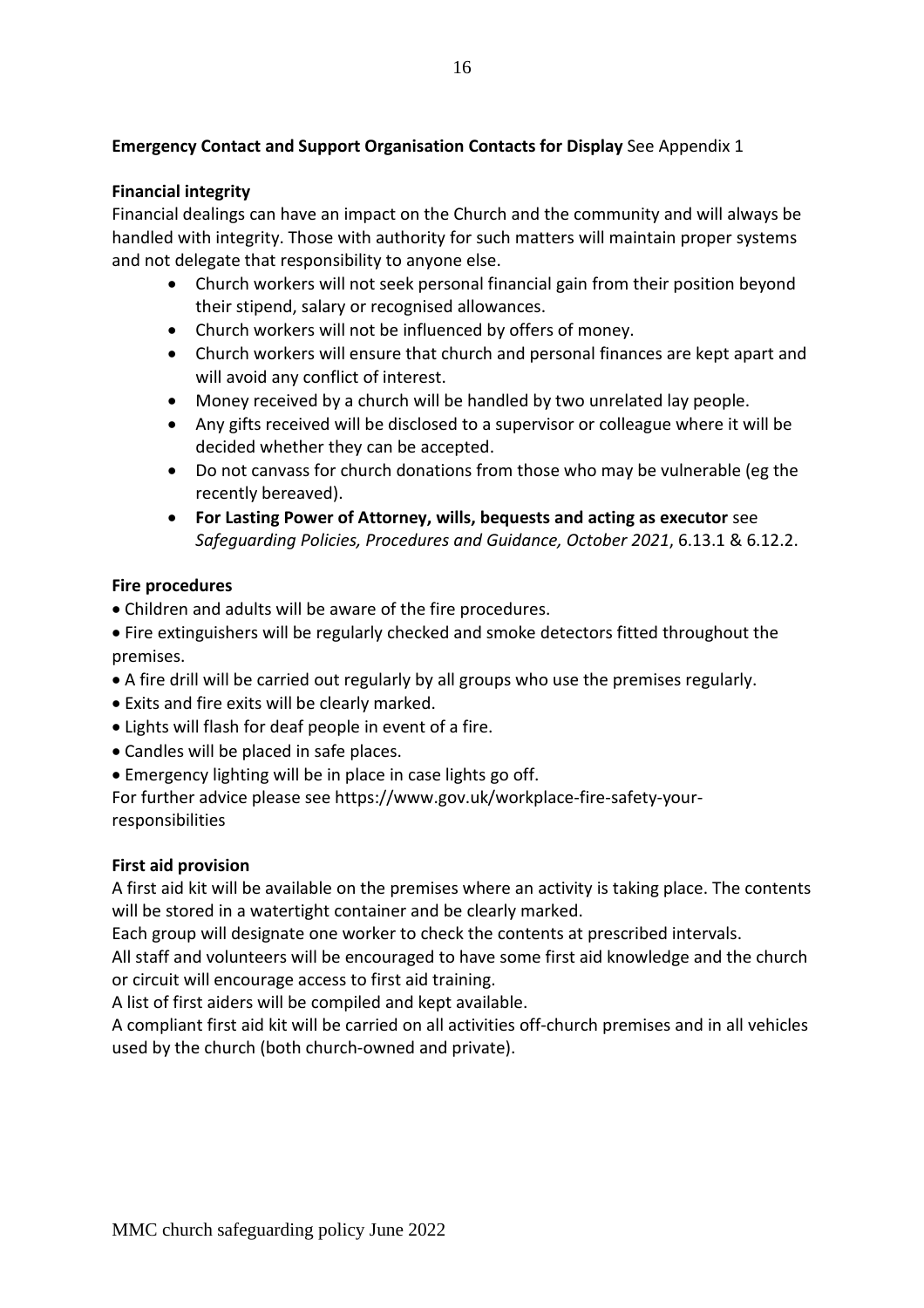#### **Forms**

Safeguarding Concern referral form tivity, undertaking activities thhttps://www.methodist.org.uk/safeguarding/policiesprocedure-and-information/forms/referral-forms/

#### The following forms are available from

https://www.methodist.org.uk/safeguarding/recruitment-dbspvg-forms-etc/forms/

- Confidential declarations: All office holders will complete a confidential declaration.
- Safeguarding DBS verifier privacy notice
- Keyholder declaration Form D: Before the keys can be issued the keyholder is asked to sign the declaration and acknowledge the conditions of issue. This includes a privacy notice and consent form.
- Exemption forms for ministers and local preachers
- Volunteer with vulnerable groups Form A

#### **Health and medication**

When organising any activity involving vulnerable groups, health issues will be identified before the activity takes place. These may include noting any mobility difficulties and ensuring that the meeting place is accessible. They may also include matters relating to medication.

In such circumstances, the event leader will ensure that:

- the person required to administer any medication is identified
- parents/carers are consulted so that medication requirements are fully understood
- all medication is stored securely
- consent forms are signed
- a record is made of any medication given, and signed and dated

#### **Health and safety**

It is the responsibility of the Church Council to ensure that proper health and safety processes are in place. Health and safety will be managed as part of all activities and reference will be made to the following policies and guidance:

• Health and safety regulation HSE

• Methodist Insurance offer a self assessment for churches for Health and Safety https://www.methodistinsurance.co.uk/documents/self-assessment-questionnaire.pdf

#### **Hire or use of church premises**

See Trustees for Methodist Church Purposes (TMCP) Lettings policy, flowchart and guidance: [www.tmcp.org.uk/property/letting-property-and-third-party-use](about:blank)

- Many churches own buildings, which they hire out to community groups and others. Some of these undertake work with children. The observance of 'reasonable care' by both parties is a standard insurance condition.
- The hiring body is required to ensure that children and adults who may be vulnerable are protected at all times, by taking all reasonable steps to prevent injury, illness, loss or damage, and will carry full liability insurance for this.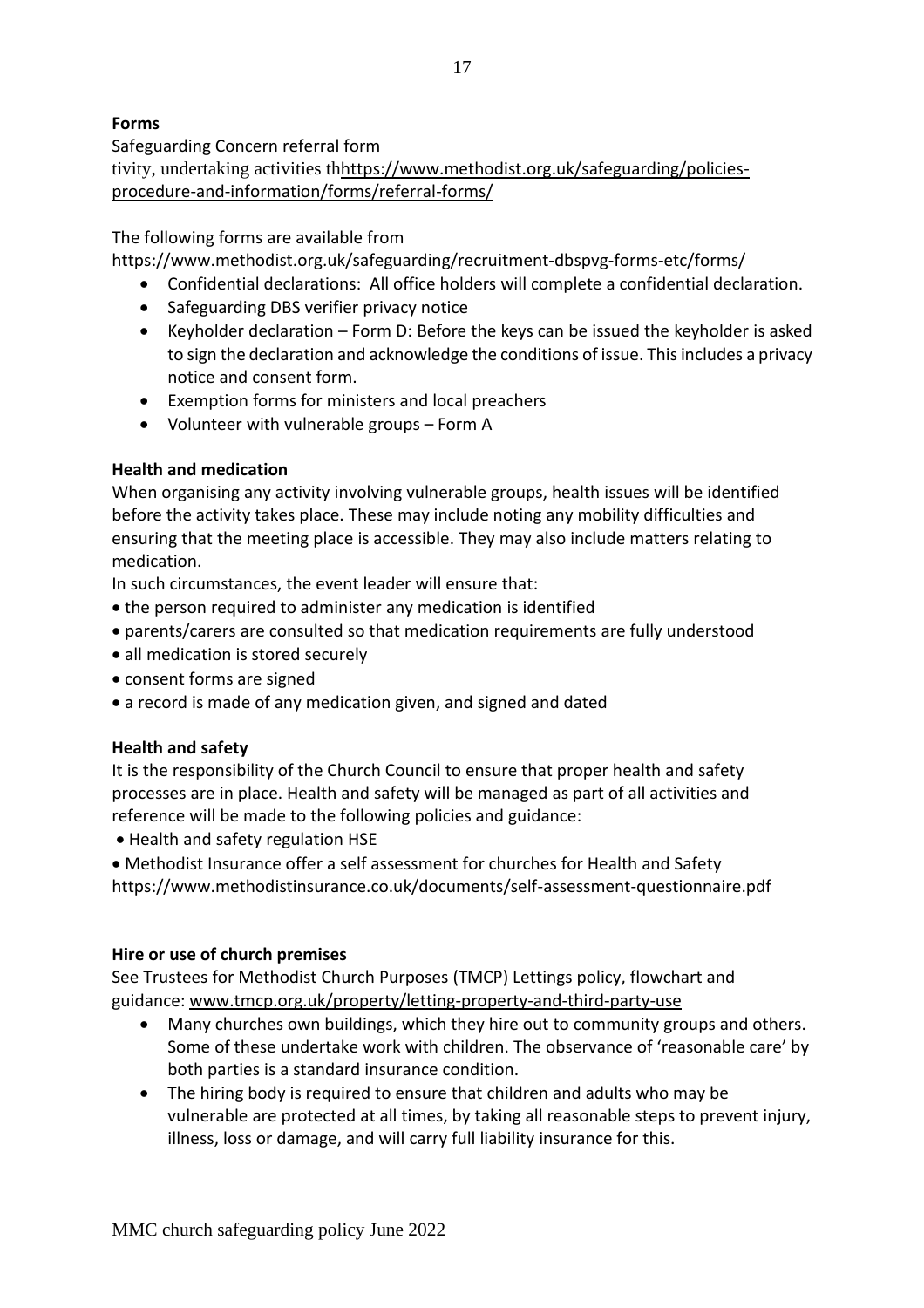- Lettings officers/ property stewards will ensure the safety of children and vulnerable adults when booking multiple groups for the premises at the same time. Group leaders will be made aware of any associated risks.
- For both one-off and regular hiring, it is recommended that a written hiring agreement be used. Please refer to the TMCP website for further information and hiring agreements, including the declaration: www.tmcp.org.uk/property/lettingproperty-and-third-party-use.
- If the hiring body is required to register with Ofsted, the church will ask to see the registration certificate and record that it has been seen.
- Church Councils are required to ensure that those who use their premises under licence or who hire the premises for regular or occasional use are given a copy of the local church safeguarding policy and declare their willingness to comply with the safeguarding policy of the Methodist Church or equivalent procedures (such as Scouting and Guiding national safeguarding policy). This information will be prominently displayed.
- All non-church groups are required to have their own safeguarding policy.
- A checklist for churches to the suitability of safeguarding policies of user groups for lettings can be found at [https://www.methodist-nd.org.uk/safeguarding/](about:blank)

#### **Insurance**

The church will check adequate insurance is in place to cover all activities as well as the church building. The policy details will be displayed in a public place.

A duty exists upon the insured to research and adopt best practice based upon current and ongoing guidelines. It is also a condition of a policy of insurance that any incident or allegation is notified to the insurer immediately. Failure to comply with this requirement may prejudice any cover provided by the policy. Public liability insurance indemnity limits will be kept under regular review.

Guidance is available from Methodist Insurance or your insurer.

NB It is advised that copies of insurance policies are retained for 50 years, given the potential for historic abuse claims.

#### **Internet – (See E- Safety and Internet use with children)**

#### **Keyholders for church premises**

The Methodist Church is not obliged to give anyone access to church premises unless it is required as part of their role for regular hire.

Before any keys are issued, a declaration (form D) will be signed acknowledging conditions of issue. The form can be found at https://www.methodist.org.uk/safeguarding/users-andhirers-of-methodist-premises/

#### **Mental Health: See Self Harm and Mental Health**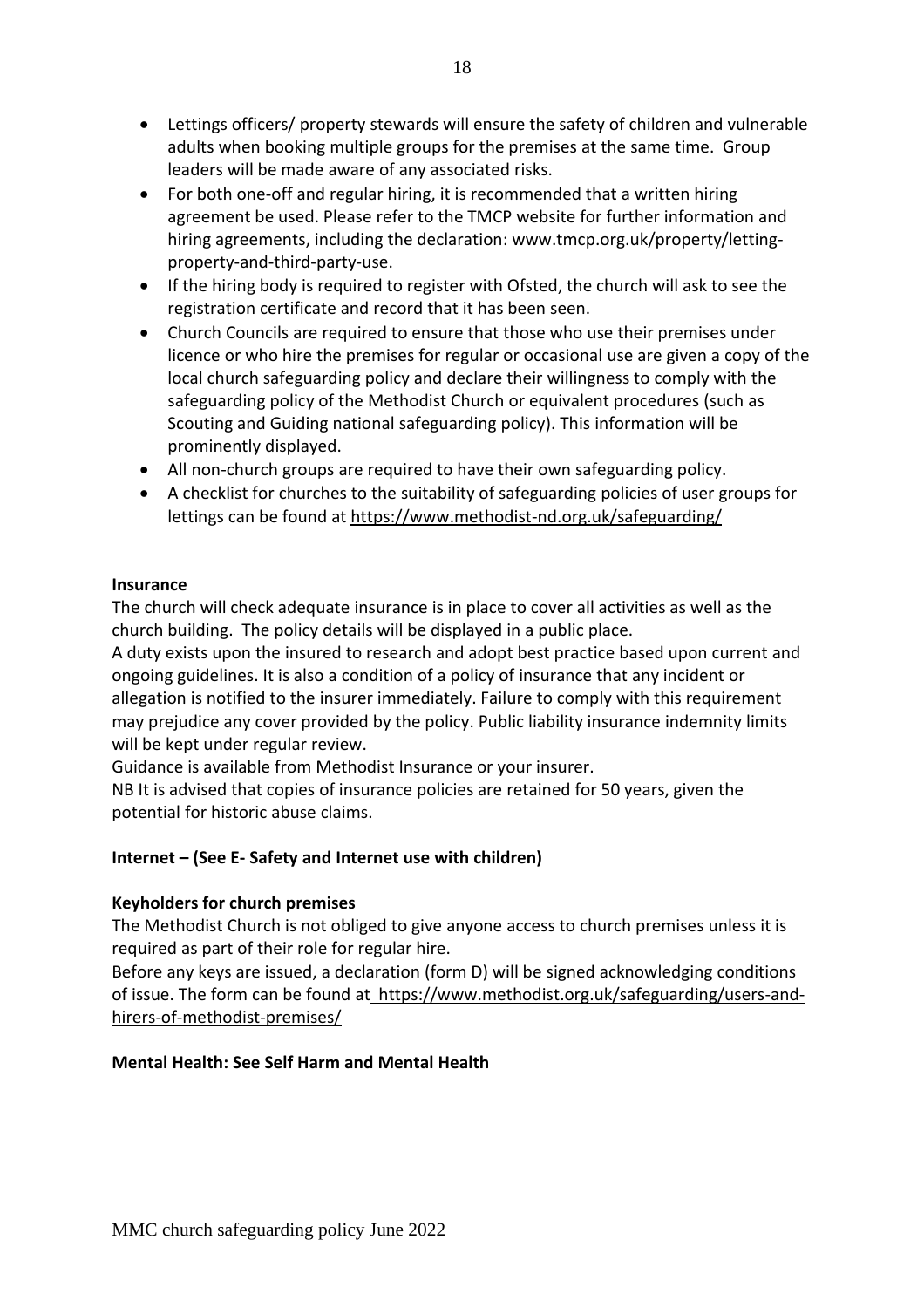#### **Mixed-age activities (eg. Choirs and music and drama groups)**

Care will be taken to ensure that children in mixed-age activities such as choirs, music and drama groups are supervised by DBS checked adults at all times.

DBS checks are not required for adults in those groups who do not have specific responsibility for children. Separate changing facilities will be provided when needed for adults and children and different sexes.

Children will be supervised only by those authorised to do so.

#### **OFSTED registration**

Churches which provide groups for children under the age of 6 who attend regularly for more than 2 hours at a time or more than 14 days in any period of 12 months will need registration with Ofsted unless an exemption applies. See,

https://www.gov.uk/guidance/childminders-and-childcare-providers-register-with-ofsted Many children's groups provided by churches will be exempt but will still be required to inform Ofsted of the activity. For further details, contact Ofsted via their website or information line on 0300 123 1231.

#### **Pastoral Conversations**

Relevant safeguarding information may be disclosed in the context of a pastoral conversation. A minister or pastoral visitor is not prevented from disclosing details of any crime or offence which is revealed in the course of a pastoral conversation or a confession within that context. The requirements about information sharing apply. Wherever possible, ministers and others engaged in pastoral conversations on behalf of the Church will explain the limits of confidentiality in pastoral relationships. This will occur at the beginning of a pastoral relationship or meeting. Ministers will be aware convicted offenders can sometimes come forward with new information. There is no bar in law to prevent ministers passing on such information to the authorities.

#### **Peer on peer abuse**

All concerns about peer on peer abuse (abuse perpetrated by children/ young people on other children/young people) will be reported to the group leader and the DSO and Children's Services.

#### **Photography and Video Recordings**

The rights of everyone to choose whether or not to be photographed will be respected. The following measures are taken to safeguard children and young people at Methodist Church activities:

- Display prominently a notice/notices advising people that that the event will be photographed/recorded; example available [https://www.methodist-nd.org.uk/](about:blank) under safeguarding.
- Any captions for photographs will not contain the names of individual young people.
- Group photos will be used rather than images of individuals where possible.
- Consent for any photographs/videos to be taken, shown or displayed via any medium. This will be from the parent, carer or guardian and the young person if 12 years or over. Images will not be taken or stored on personal devices. Consent forms for parents, carers and young people 12 and over are available on the District Church website, under safeguarding https://www.methodist-nd.org.uk/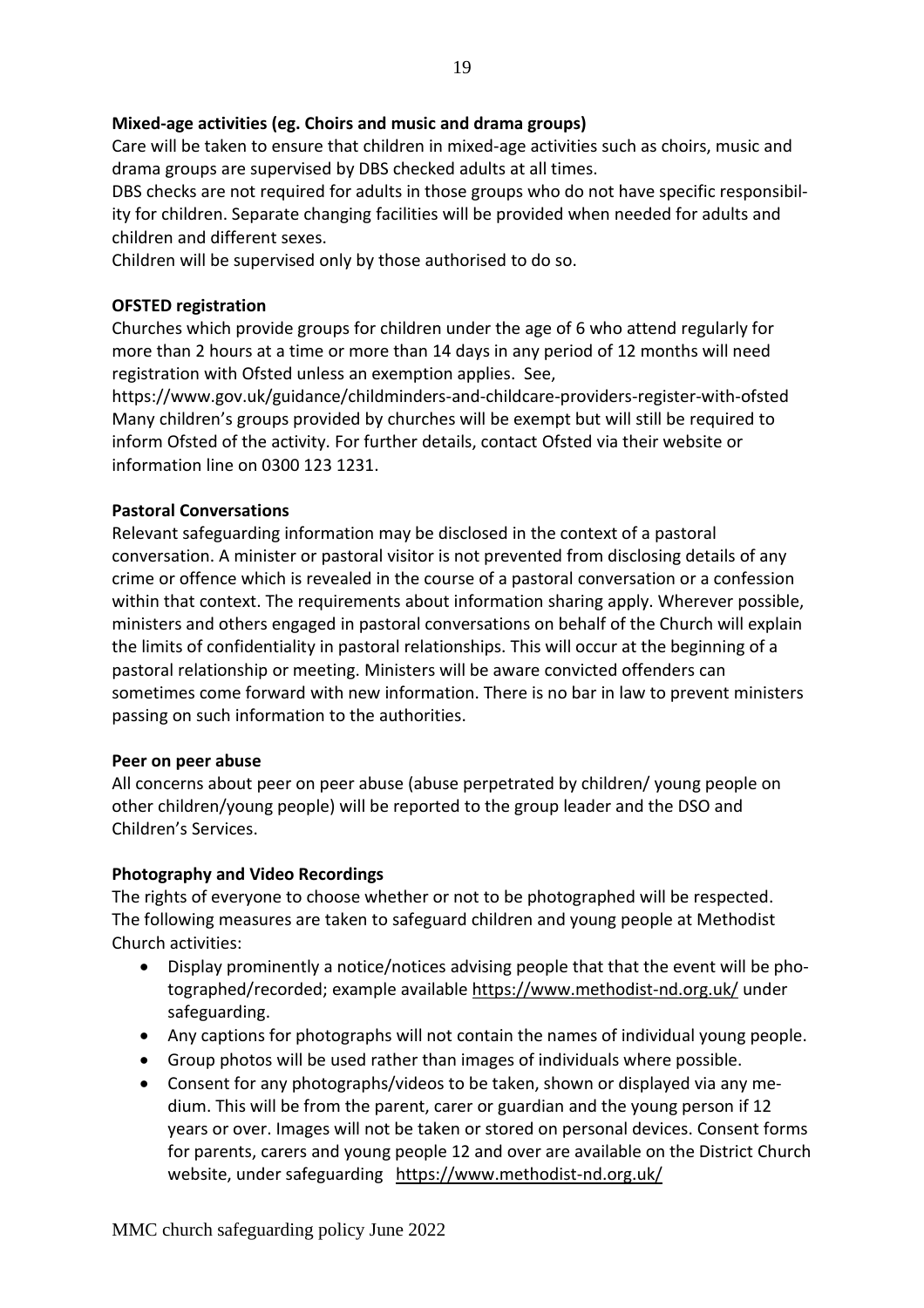- Images will only be taken or used of young people in appropriate clothing for the ac at will portray them and the Church in a positive light.
- Where external media or photographers are present, they will be notified of safeguarding policies and procedures. They will not be left in unsupervised, sole contact with a child or young person and will wear an I.D. badge.
- Do not photograph any child who has asked not to be photographed or any child who is known to be under a court order.
- No external party will be allowed unsupervised access to young people while taking images or speaking to children and young people.
- Photographs and video recordings will be stored securely in a password-protected folder on an encrypted system which is only accessible to appropriate and necessary parties. Images will not be retained on any personal, mobile storage devicesdo not use children's names in photograph captions. If a child is named, avoid using the photograph.
- At large events arrange video or photographic stills of the participants in action or set up photo opportunities at the end. This allows the performance to go ahead with limited interruption, and allows any child who is not to be photographed to take part. If there are children or young people at the event for whom you do not have a completed consent form, put the notice about photographs in prominent places or in the event programme. Make sure that official photographers are aware of the guidelines for photography.
- Guidelines for photographers are available at [https://www.methodist-nd.org.uk/](about:blank) (See safeguarding)
- Where a person becomes aware images of a child or young person in a Methodist context are being used inappropriately this will be reported immediately to the DSO on 07434 284633.

Further guidance can be found at [https://www.methodist.org.uk/media/24067/safe](about:blank)guarding policy procedures and- guidance for the method[ist\\_church\\_oct\\_2021docx.pdf](about:blank) section 6.7

#### **Record-keeping (church activities/events)**

As a guide, records of the following will be kept by the local church:

• safeguarding incidents (Recorded on a safeguarding concern form available from [https://www.methodist-nd.org.uk/safeguarding/](about:blank)

• church workers employed or working as volunteers with vulnerable groups (this will include start and finish dates, DBS check details, references, application forms, all posts held, training completed)

- risk assessments of church events and activities
- hiring arrangements.

IMPORTANT NOTE There is currently a legal requirement to retain and not destroy all documents relating to the care of children.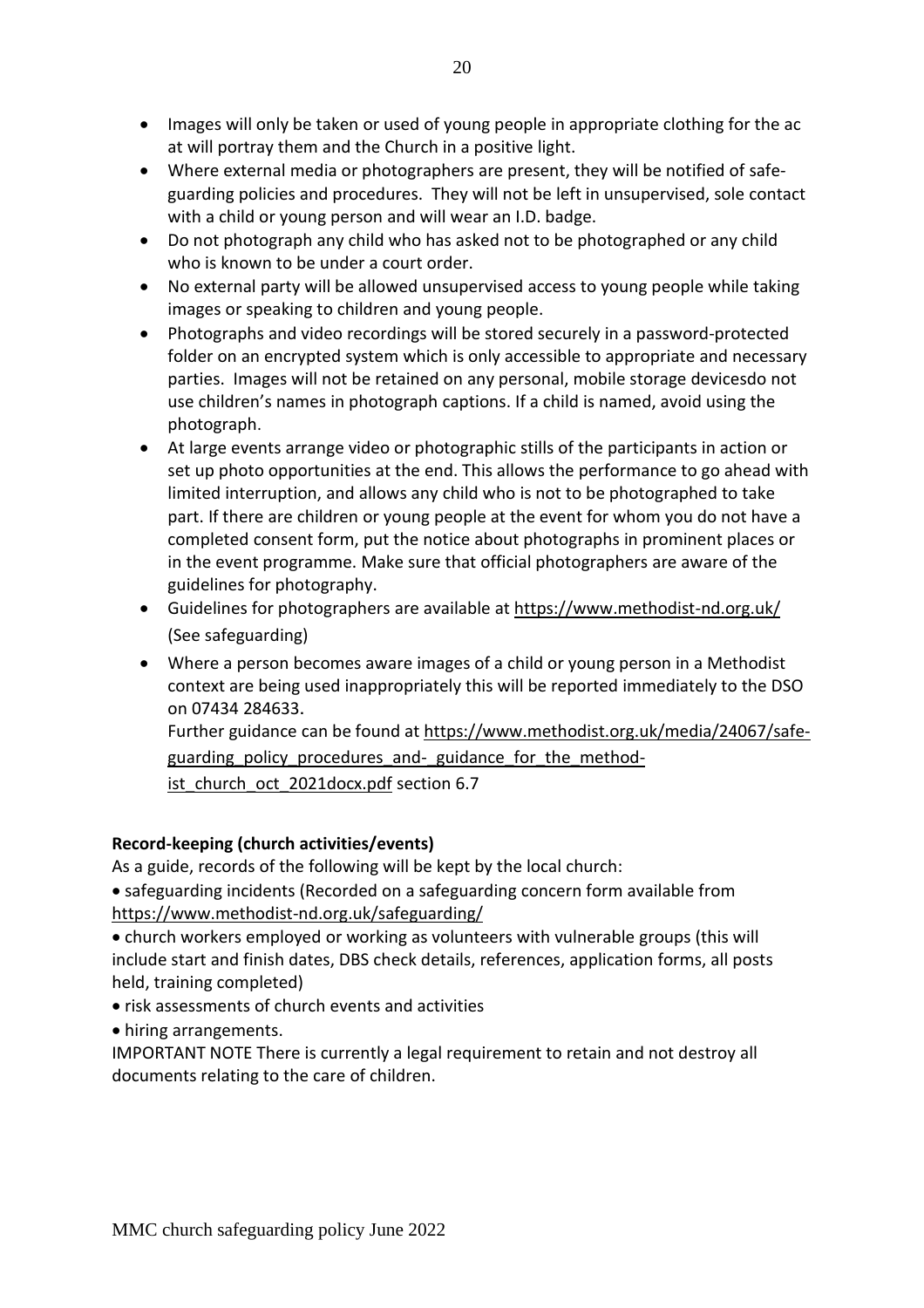#### **Registers**

A register will be taken of those attending church activities and will include:

- the date of the activity
- the type of activity
- a list of adults present
- a list of children/young people present.

Registers will be retained until all children and young people contained in the document reach the age of 21. If this is unknown there is a standard retention period of 20 years from the creation of the document.

#### **Residential and Day Trips**

The Circuit and DSOs will be informed of the dates, times and location, and leader contact details for all overnight/residential trips involving children and young people/vulnerable adults.

For resources see Methodist Church website the Well for Workers for guidance: https://www.methodist.org.uk/our-work/children-youth-family-ministry/the-well-learninghub-equipping-and-supporting-workers/resources-from-the-well-to-download/policy-andpractical-help/organising-events/

There is a sample consent form for off-site activities at [https://www.methodist](about:blank)[nd.org.uk/safeguarding/](about:blank)

#### **Risk Assessments for Activities**

Activity risk assessments will be undertaken and a written record made before any activity takes place. These will be approved by the event leader/minister and retained securely in case they need to be seen at a later date (e.g. as a result of an accident taking place).

Activity risk assessments will include:

- the nature of the activity
- the location
- transport needed and associated issues (eg insurance)
- staffing levels/gender
- experience of staff
- ages of the group attending, abilities, additional needs
- medical and health needs of the group
- emergency planning
- identification of risks
- action needed to address the risk
- a named person for resolving risk issues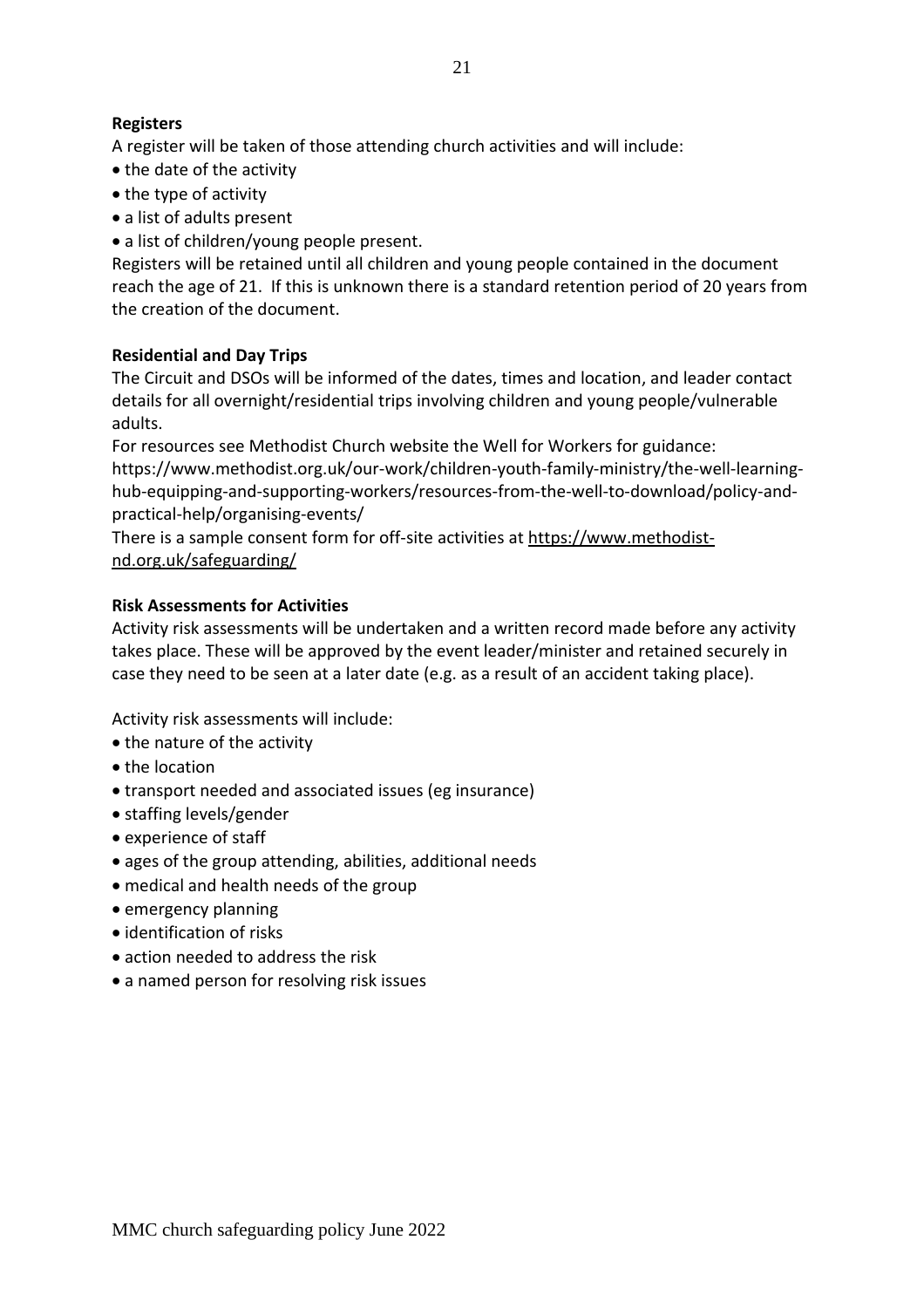#### **Risk of Children Running Away**

If there is a risk of a child running away if you contact parents/ carers or social care/ police on behalf of a child, do not share with the child who you have contacted. Contact the child's parents if appropriate; or police/ children's social care.

Make a note of the child's physical appearance including what they are wearing. Consider moving to a place in the building that is less open so they cannot easily abscond. Find something to occupy them.

If a child leaves the premises

Do not try to stop them physically

Do not follow the child as this can make their behaviour more unpredictable and may put them at risk of greater harm. Contact parent/carer and police as appropriate.

#### **Safer Recruitment**

Safer recruitment will be undertaken for all roles and responsibilities in the church. Safer recruitment begins with a role description. For sample role outlines (which you can edit to suit local circumstances) check out

[https://www.lincolnshiremethodist.org.uk/safeguarding-documents/](about:blank)

You can find the Safer Recruitment and DBS guidance here:

[https://www.methodist.org.uk/safeguarding/recruitment-dbspvg-forms-etc/safer](about:blank)[recruitment-policy-and-practice-guidance/](about:blank)

The Church Safeguarding Officer and the Minister in pastoral charge are responsible on behalf of the Church Council for ensuring all parts of the safer recruitment policy are followed for all appointments.

The Methodist Church uses Due Diligence Checking (DDC) for all DBS checks. https://www.ddc.uk.net/

DBS checks will be renewed every 5 years in the Methodist Church. Ministers in pastoral charge are normally verifiers, though this task may be delegated to a lay person.

#### **Self-harm and mental health needs - Adults**

If anyone expresses thoughts of suicide and another person believes there is immediate risk to life help will be sought immediately from the police/ambulance service by calling 999. Many adults live with mental health needs at some point in their lives. Where the behaviour of an adult with mental health needs is posing a risk of harm to themselves or other people advice will be sought from the DSO.

#### **Self-harm and mental health needs – Children and Young People**

If any child or young person expresses thoughts of suicide and a person believes there is an immediate risk to life immediate help will be sought from the police/ambulance service on 999.

Parents/carers will normally be informed whenever a young person expresses suicidal thoughts or self-harms or talks about self-harming or is concerned about their mental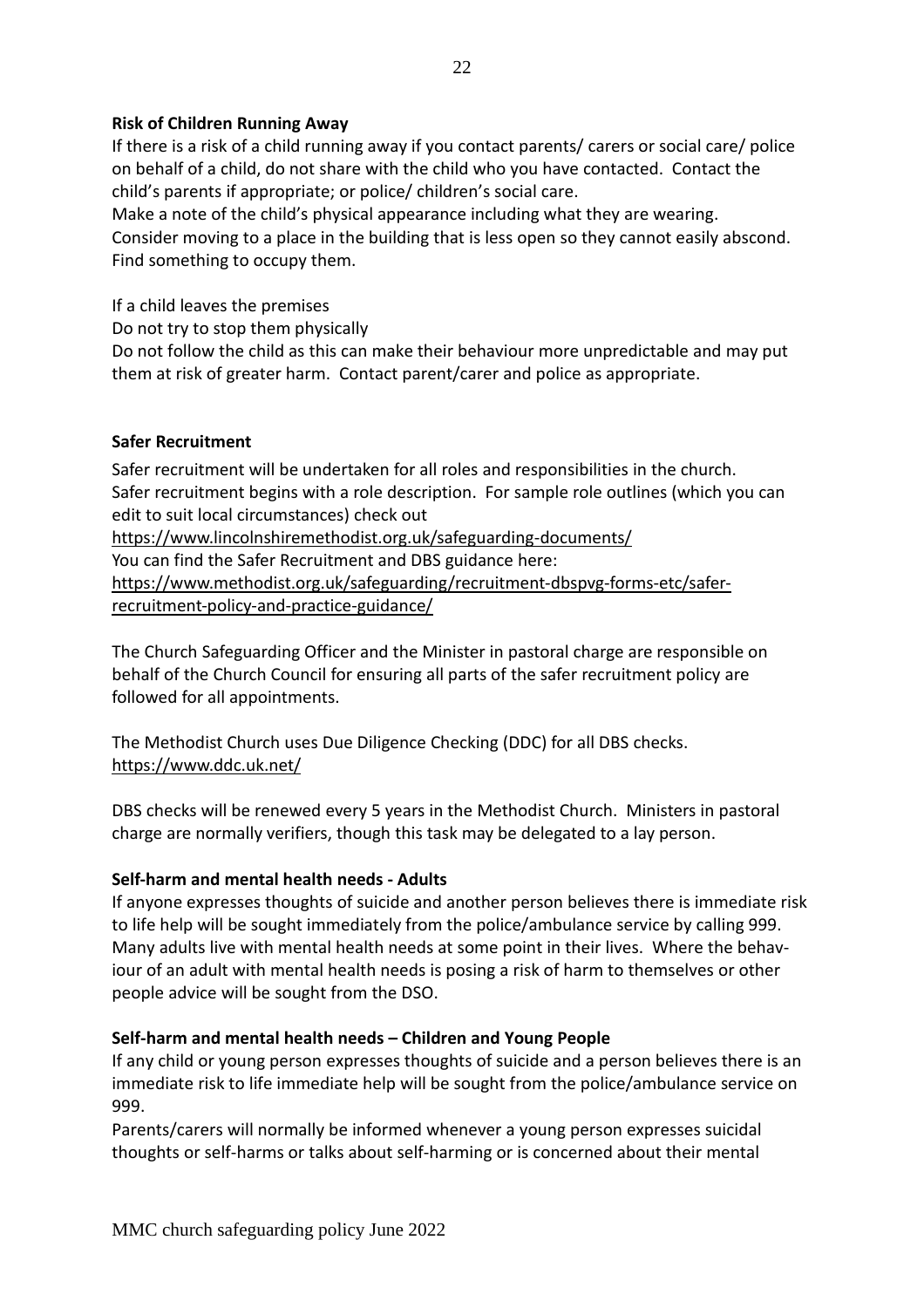health. If you think this may put the child/young person at risk you will consult the DSO and your local children's services for advice first.

All concerns about self-harm and children/young people's mental health will be referred to the DSO on the safeguarding concern referral form [https://www.methodist](about:blank)[nd.org.uk/safeguarding/](about:blank)

#### **Staffing levels required for children's/ young people's activities (staff/child ratios)**

It is the responsibility of the group leader to arrange sufficient supervision to ensure the safe and effective management of all activities. The following issues will be considered when determining appropriate numbers of helpers:

- the gender of the group if mixed, then staff members will also be mixed, where possible
- Only those aged 18 or over can be counted as part of the staff to child ratio
- Any leader/helper will be more than 3 years older than the upper age limit of the group
- the duration of the activity
- the competence and experience of the staff providing oversight and support
- the age of the group staff will have the appropriate skills for the age they are working with
- children with additional support needs, such as physical disabilities, behavioural or mental health problems – extra staff may be necessary
- the size and layout of the room or outdoor area and any particular issues that may be relevant to that location.
- the nature of the activity, what this involves and what tasks there will be for children
- There will be a minimum of two unrelated adults present at any activity (it is recommended that there be at least one male and one female) in line with the ratios below. Staff ratios are based on a risk assessment e.g. increased ratios for outdoor or activities.

Required Adult to Child Ratios (as recommended by the NSPCC)

- 0 2 years 1 adult to 3 children 1:3
- $2 3$  years 1 adult to 4 children 1:4
- 4 8 years 1 adult to 6 children 1:6
- 9 12 years 1 adult to 8 children 1:8
- 13 18 years 1 adult to 10 children 1:10

#### **Specialised activities**

Where the group is participating in a specialised activity such as adventure activities, advice will be sought from the relevant licensing authority/organisation. Advice is also available from the Well for Workers: www.methodist.org.uk/mission/children-and-youth/the-wellforworkers/downloadableresources/organising-events

#### **Training**

- The Methodist Church offers two levels of Safeguarding Training; Foundation 2020 and Advanced.
- Training is refreshed every 4 years.
- A person refreshes their training at the highest level of training.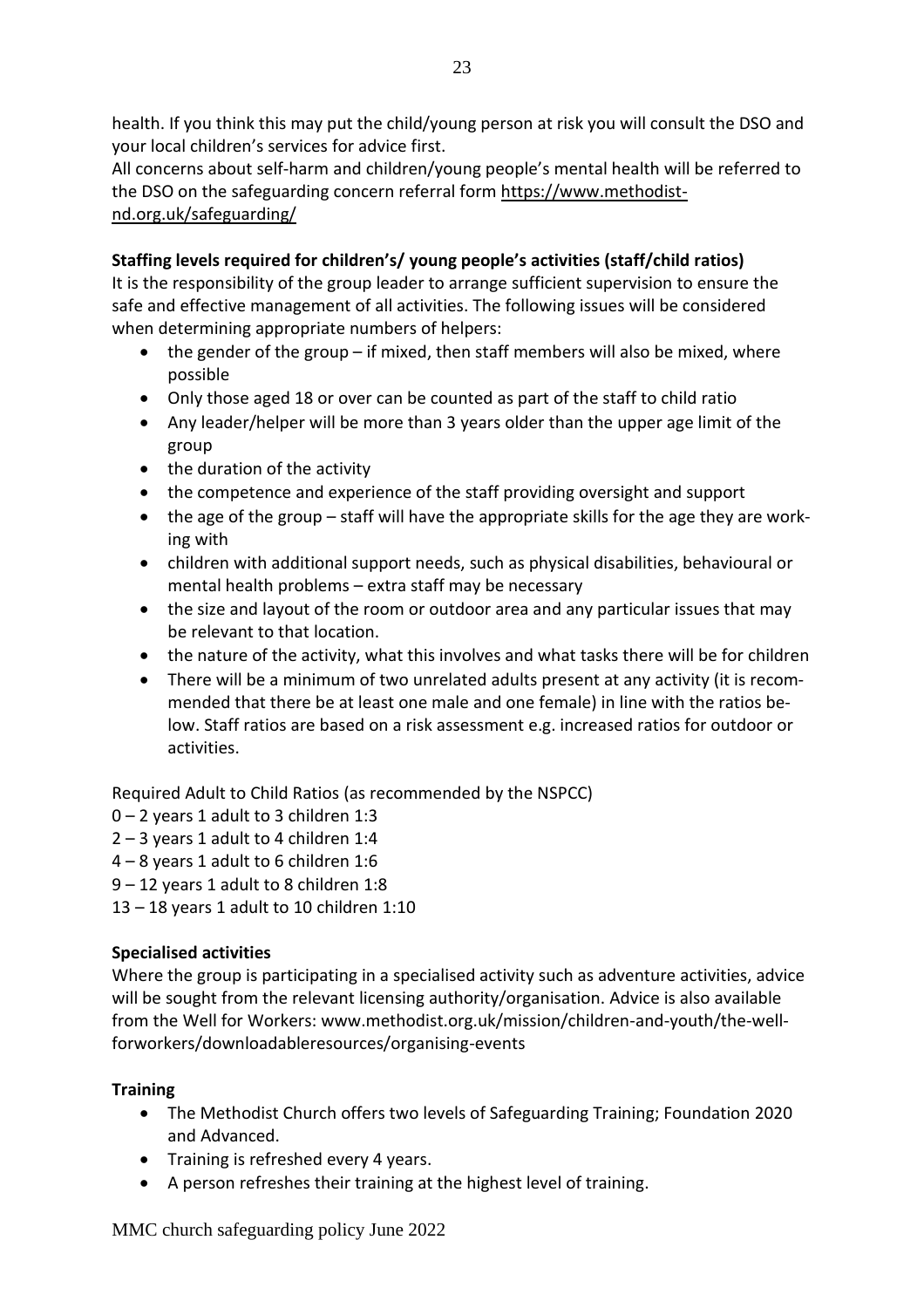The responsibility for the provision and record-keeping for Foundation 2020 Training is with the Circuit. A list of all who need to undertake Foundation training, and those who are warmly invited can be found here https://www.methodist.org.uk/safeguarding/training/foundation-module-2020-edition/training-materials-foundation-module-2020/

The responsibility for the provision of Advanced Module training is with the District. A list of those who need to undertake the Advanced Module and those who are warmly invited is available here https://www.methodist.org.uk/safeguarding/training/advanced-module-2019-edition/

All places will be booked via the District website https://www.methodist-nd.org.uk/safeguarding-training/

For all queries relating to Advanced Module training please contact the safeguarding training administrator on [padistrictsafeguarding@methodist-nd.org.uk](about:blank)

The Methodist Church now recognises the Church of England Safeguarding training. This means if a person has undertaken training with the Anglican church recently they do not have to undertake the same level of training with the Methodist Church. Training will be renewed at least every 4 years.

The Foundation Module, C1, is equivalent to Foundation Module. The Leadership Module, C2, is equivalent to the Methodist Church Advanced training Module.

#### **Transport for church activities**

The safety of people being transported to and from church activities is the responsibility of whoever makes the transport arrangements. If parents make those arrangements themselves, then they are responsible for ensuring the safety of those being transported. If the church makes the arrangements, safety becomes the responsibility of the church. Transport or travel between church activities will usually be the responsibility of the church.

Drivers

- All those who drive children/adults on church-organised activities/rotas will have held a full and clean driving licence for more than two years.
- Drivers who are not children's/adults' workers will be recruited for the task through the normal recruitment process. (For children and young people this role requires an enhanced DBS with Barred list Check. For driving adults who may be vulnerable this will normally require and enhanced DBS check)
- Any driver for church organized activities who has an endorsement of six points or more on their licence will inform the group leader and the DSO.
- Any driver who has an unspent conviction for any serious road traffic offence will not transport children/adults for the church.
- Drivers will always be in a fit state (ie not overtired, not under the influence of alcohol, not taking illegal substances and not under the influence of medicines that may induce drowsiness).
- An annual licence check will be undertaken for all drivers using the website [https://www.gov.uk/view-driving-licence.](about:blank)
- Insurance and MOT details will be provided to the church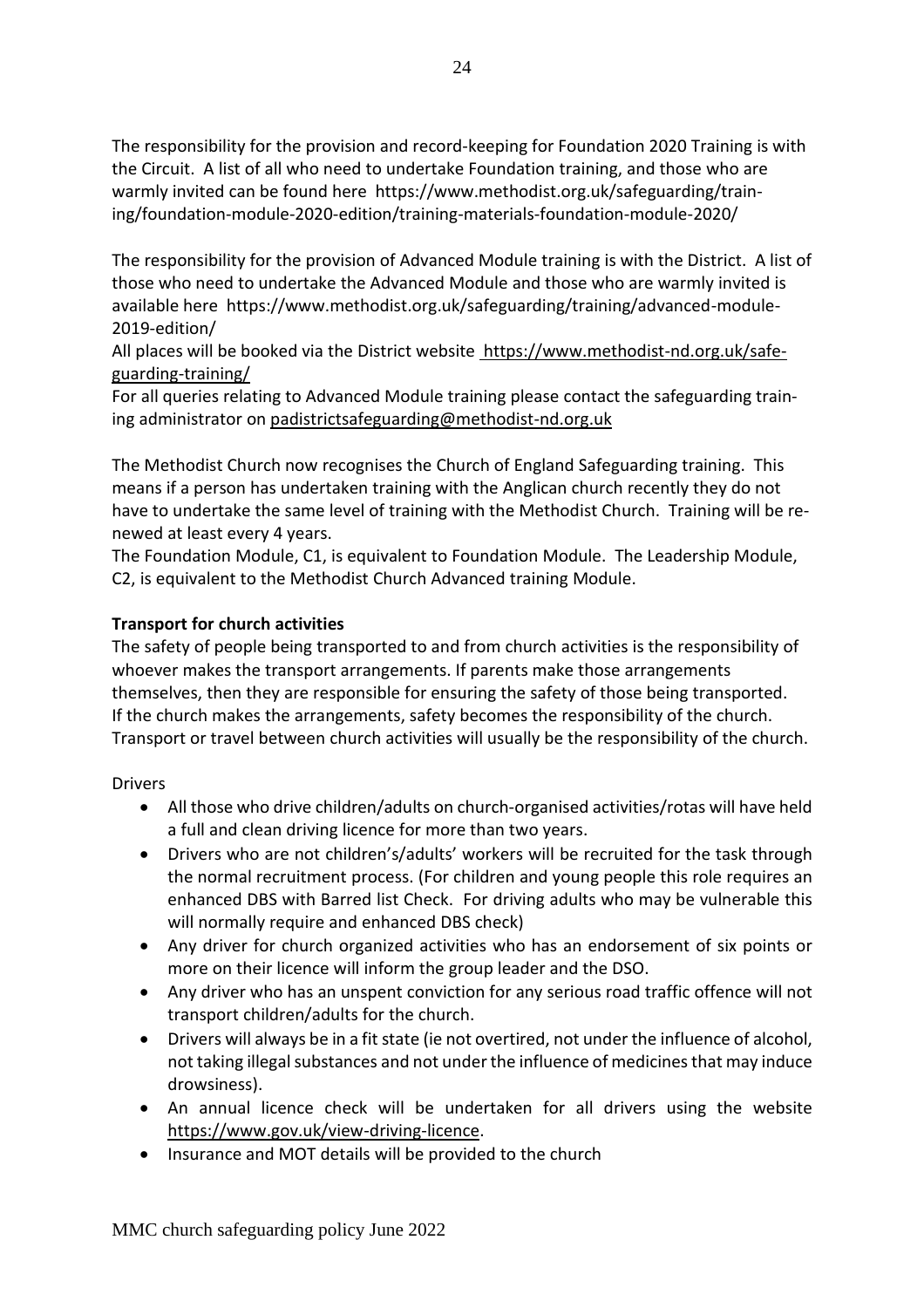- Cars that carry children/adults on behalf of the church will be comprehensively insured for both private and business use.
- The insured person will make sure that their insurance covers the giving of lifts relating to church-sponsored activities.
- Cars will be in a roadworthy condition. They will have up-to-date road tax and MOT (where applicable)

Transporting Children

- All children/passengers, including the driver, will wear suitable seat belts and use appropriate booster seats. If there are insufficient seat belts, additional passengers will not be carried.
- Children will not be transported in a private car without the prior consent of their parents or carers.
- At no time will the number of children in a car exceed the usual passenger number.
- There will be a nondriving adult escort as well as the driver.
- If, in an emergency, a driver has to transport one child on his or her own, the child will sit in the back of the car another leader notified and a signed record will be kept of the reason for this.

Transporting adults

- Care will be taken in assisting adults to board or leave vehicles and put on seat belts.
- Drivers will be aware of moving and handling issues when assisting adults and transferring their mobility aids.
- Lifts to GP or hospital appointments or adult social care facilities are regulated activity and require an enhanced DBS check with barred list check.

Minibuses/coaches

- Workers/helpers will sit amongst the group and not together.
- If noise or behaviour appears to be getting out of control, stop the vehicle until calm is restored.
- Before using a minibus, the most up-to-date regulations for its use will be checked and a trial drive undertaken.
- The driver will check their licence covers the class of vehicle they intend to drive.

#### **Unaccompanied children**

The Methodist Church advises that children under 11 years of age will be taken to and collected from church or a church activity. If a child is over 11 years of age it remains the responsibility of the parent/carer to ensure the child is cared for and arrives and leaves the church safely.

If an unknown child arrives at a church or church activity you will take the following actions:

- Welcome the child
- Confirm their name and request parent/carer contact details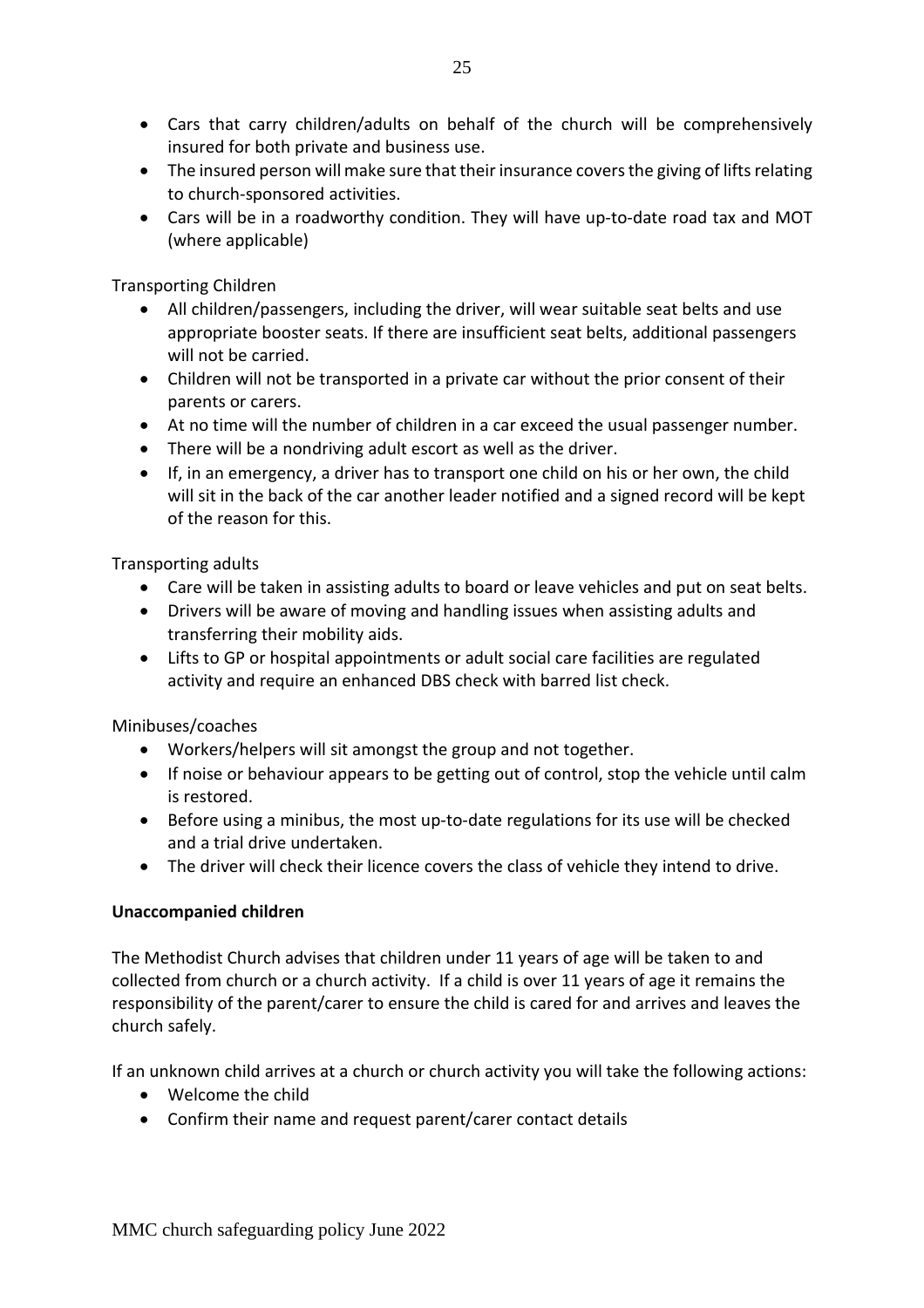- Contact the parent/carer to confirm where the child is, what the activity is, who is looking after the child and get permission for the child to remain and inform the parent/carer of the end time of the activity.
- Ask the parent/carer for any essential medical information eg details of allergies or health conditions
- Request that a consent form (sent with the child) is completed for future attendance.
- If the child refuses to give information about parent/carer or something they say, or how they present, causes you to believe they may be at risk of harm contact Children's Social Care, using the Out of Hours service if necessary. You may also contact the DSO for advice and support.

#### **Uncollected Children**

When a child is not collected from an activity the following steps will be followed:

- The parent or carer will be contacted to confirm whether it is safe for the child to go home unescorted.
- If both the parent/carer and activity leader deem it is safe for them to go alone, the child will be given instructions to go home safely. The parents/carers will be invited to discuss future arrangements.
- In the event the parent/carer cannot be contacted, the police will be called and the child reported as missing from home. If there are safeguarding concerns explain these to the police. Keep trying to contact the parent/carer unless the police advise you otherwise.
- Two leaders will always remain with a child in these circumstances.

#### **Venues for church groups with children and adults**

- A health and safety check of the premises will be undertaken regularly by the church. The group leader is responsible for notifying the church property secretary of any health and safety concerns relating to the premises. Similar principles apply if the group meets away from church premises.
- The meeting place will be warm, well-lit and well ventilated. It will be kept clean and free of clutter.
- Fire exits will be checked regularly and clearly marked. The fire exits will not be blocked or obstructed.
- Electric socket covers will never be used as they present a safety hazard.
- Toilets and hand basins with hygienic drying facilities will be easily available.
- Appropriate space and equipment will be available for any intended activity.
- Where food is regularly prepared for the group the facilities are checked by the Environmental Health Office. Leaders have Food Handling and Hygiene training and will provide up to date certificates on request.
- A first aid kit is available, up to date, and leaders know where to find it
- The Childline telephone number (0800 1111) will is on display for children's groups
- The safeguarding poster is displayed including local contact numbers for social care
- The certificate of insurance is displayed
- There is access to a telephone/ mobile phone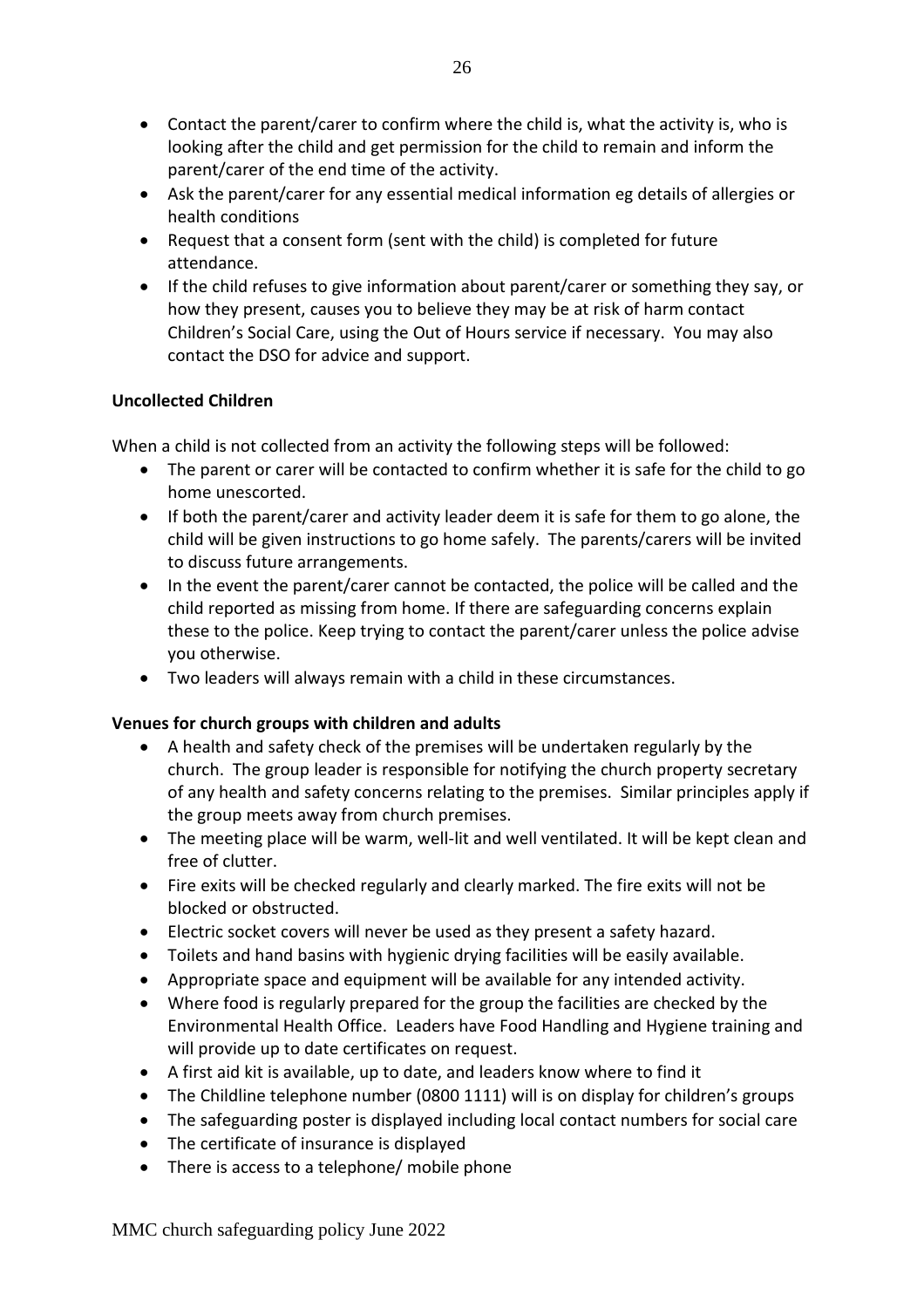#### **Vulnerable Children, Young People and Adults**

Some children, young people and adults are more vulnerable than others to being victims of sexual exploitation, human trafficking and modern day slavery.

If it is suspected that a child, young person or adult is affected by any of these issues, the group leader or minister will be informed and further advice sought from the DSO who will support you in contacting the statutory authorities.

#### **Websites for Churches**

Methodist churches and organisations creating their own websites adhere to these safeguarding policies and procedures and regularly review the pages of their sites so that they remain up to date, effective and safe. The Internet is constantly evolving and changing, and the Methodist Church guidelines change accordingly. You are strongly advised to review the guidelines regularly to ensure your compliance. See Methodist Church Social Media Guidelines: [www.methodist.org.uk/socialmediaguidelines](about:blank)

Anyone designing a website for a Methodist church, will ensure the safety of children and young people and vulnerable adults.

Website builders will follow these guidelines:

• Photographs are personal data as far as data protection legislation is concerned and will be used responsibly. Where a person requests their photograph is not included this decision will be respected.

• Obtain written and specific consent from parents or carers before using photographs of anyone under 18 on a website. This will include providing a privacy notice. Where the person in the picture is 12 or over, their consent will also be sought, in addition to that of parents, carers or guardians.

- Children and young people under the age of 18 will not be identified by name or other personal details, including email or postal addresses and telephone numbers.
- When using photographs of children and young people, use group pictures. When a photograph of an individual child or young person is used, names or other personal details will not be used in any captions.
- Care will be taken when advertising special events for children and young people.
- Ensure that the image files are appropriately named do not use names in image filenames or alt tags.
- Only use images of children in suitable clothing to reduce the risk of inappropriate use.
- Consider advertising events simply by giving contact details of the adults responsible.
- When posting activity ideas for children or young people, ensure they comply with good safeguarding practice.

#### **Whistleblowing**

Concerns about safer practice and behaviour will always be raised as soon as possible. If any member, volunteer or employee feels that any adult is or has behaved inappropriately towards a child or vulnerable adult, they will speak to the DSO or statutory services. See link to the Methodist Whistleblowing Policy:

[https://www.methodist.org.uk/media/10268/counc\\_mc19-27\\_whistleblowing-policy](about:blank)review jan 2019.pdf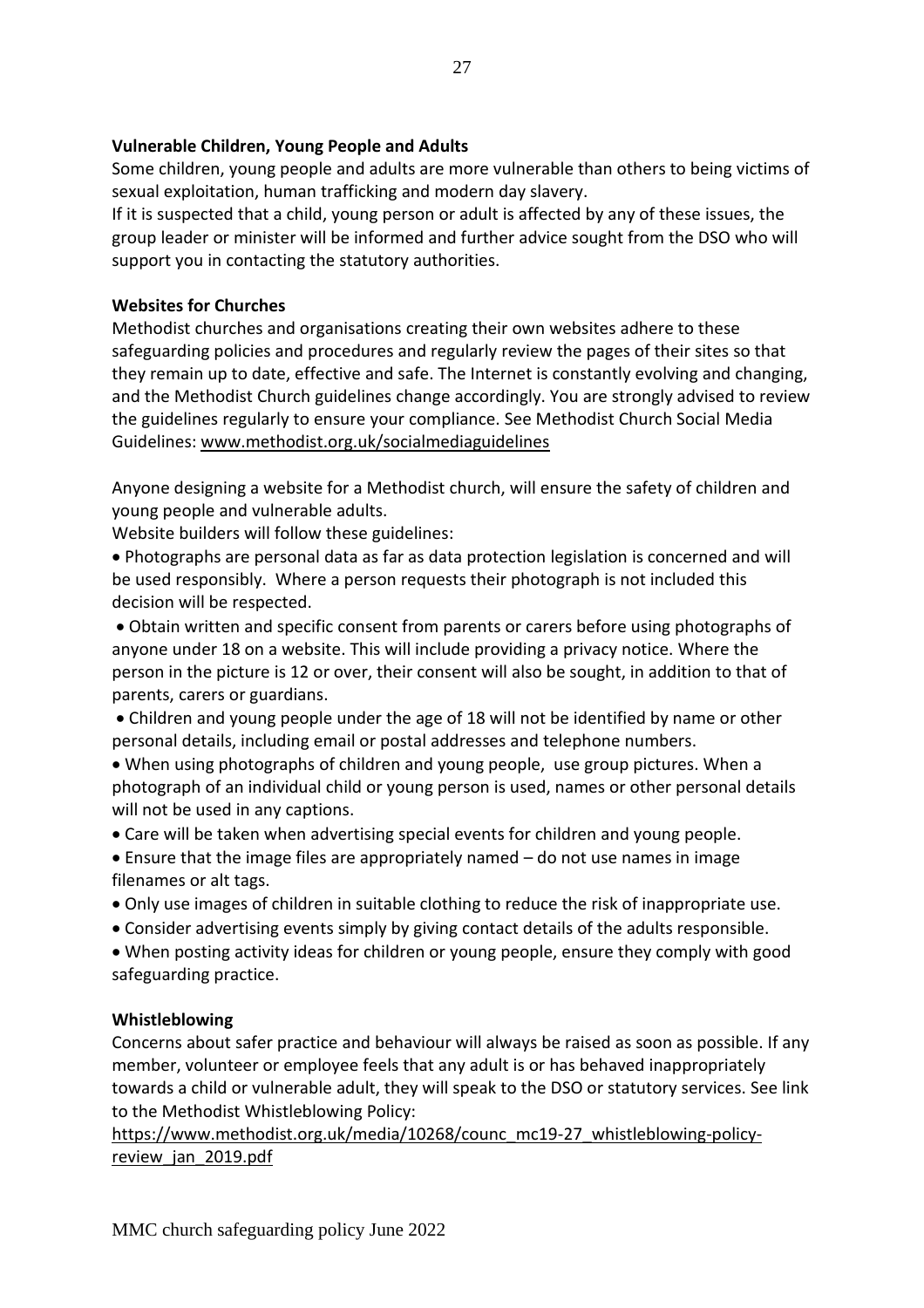#### **WIFI Acceptable Internet usage policy**

Where WIFI is available on church premises, an acceptable use notice will be displayed with the access instructions. A template is available on the Methodist Church website safeguarding section which can be modified for local use. [https://www.methodist.org.uk/safeguard](about:blank)[ing/policies-procedure-and-information/forms/](about:blank)

#### **Young people as leaders/helpers**

- If young people (under 18) are being encouraged to develop their leadership skills through helping with younger children they will always be supervised by an appointed worker
- Young people aged 16&17 will be safely recruited to their roles and their suitability assessed
- The worker will be responsible for ensuring good practice and safeguarding procedures are followed and the work they are doing is appropriate to both their age and understanding.
- The worker will also be responsible for ensuring that the safeguarding needs of the young leaders/helper are met.
- Young people will be at least 3 years older than the upper age limit of the children's group.